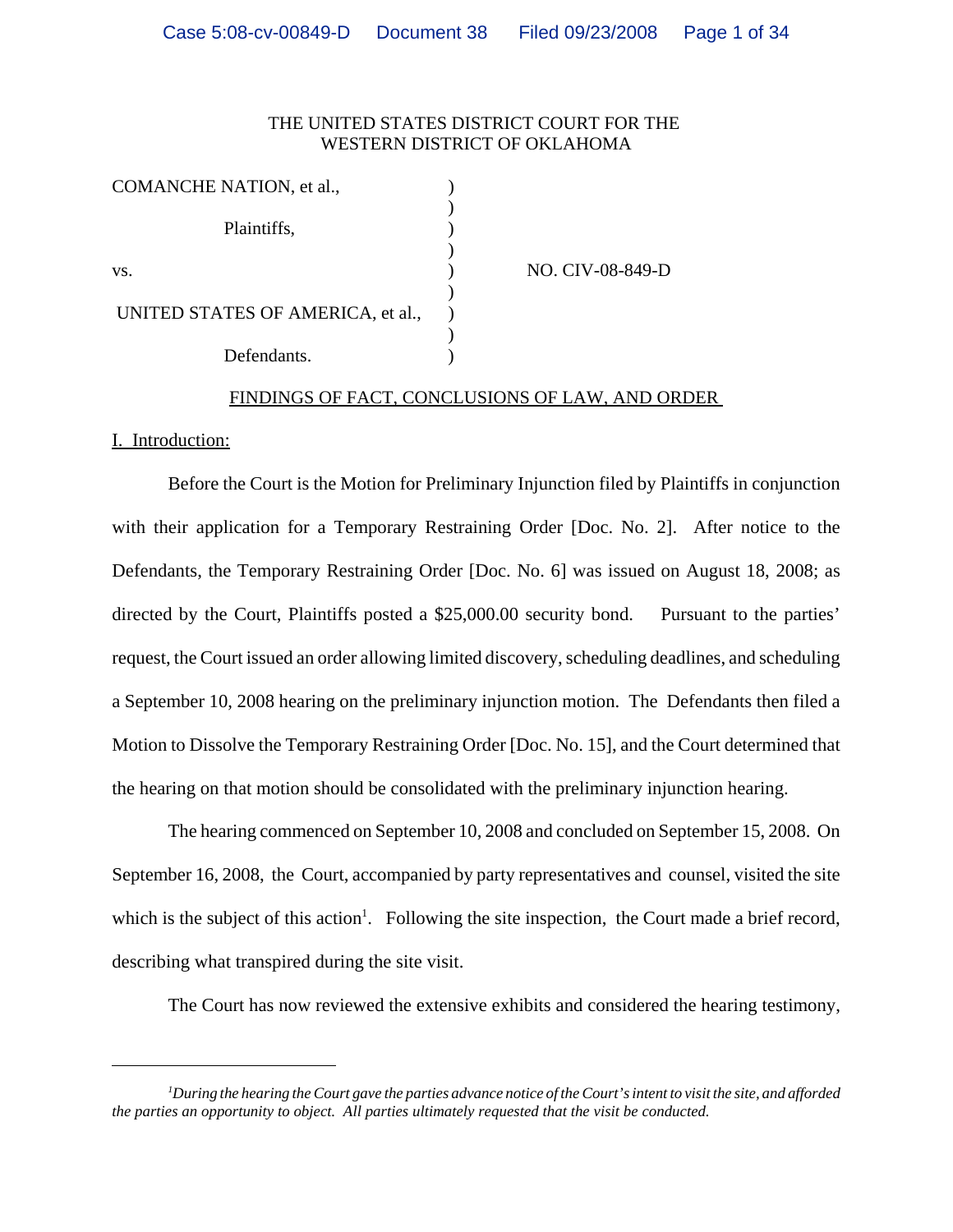the governing law, the arguments of counsel, and the Court's observations during the site viewing. Having done so, the Court issues the following order.

### II. Summary of Claims and Defenses:

Plaintiffs' claims in this action are based on the site selected for the construction of a 43,000 square foot building, known as the Training Support Center ("TSC"), at Fort Sill, Oklahoma ("Ft. Sill"). The building site is directly south of Medicine Bluffs (sometimes referred to herein as the "Bluffs"), a natural landform which has been listed on the National Register of Historic Sites since 1974 because of its historical importance, its role in the founding of Fort Sill, and its religious and cultural significance to Native Americans.

Plaintiffs assert two claims for relief: 1) a violation of the Religious Freedom and Restoration Act ("RFRA"), 42 U.S.C. § 2000bb *et seq.*, based on the allegation that construction of the TSC at its current site substantially interferes with the exercise of Plaintiffs' religious beliefs; and 2) a violation of the National Historic Preservation Act of 1966 ("NHPA"), 16 U. S. C. § 470 *et seq.*, based on the contention that Defendants failed to make a reasonable and good faith effort to consult with the Comanche Nation to identify and resolve any adverse effects on Medicine Bluffs resulting from construction of the TSC. Plaintiffs seek a permanent injunction prohibiting the construction of the TSC at its current site and an order directing the Defendants to initiate and engage in a good faith consultation with Plaintiffs and other interested parties to select a new location at a site having no adverse impact on their culture or religious practices.

In their request for a preliminary injunction, Plaintiffs seek to enjoin the Defendants from continuing construction of the TSC until this case can be heard on the merits. Defendants ask the Court to dissolve the temporary restraining order and deny the preliminary injunction, arguing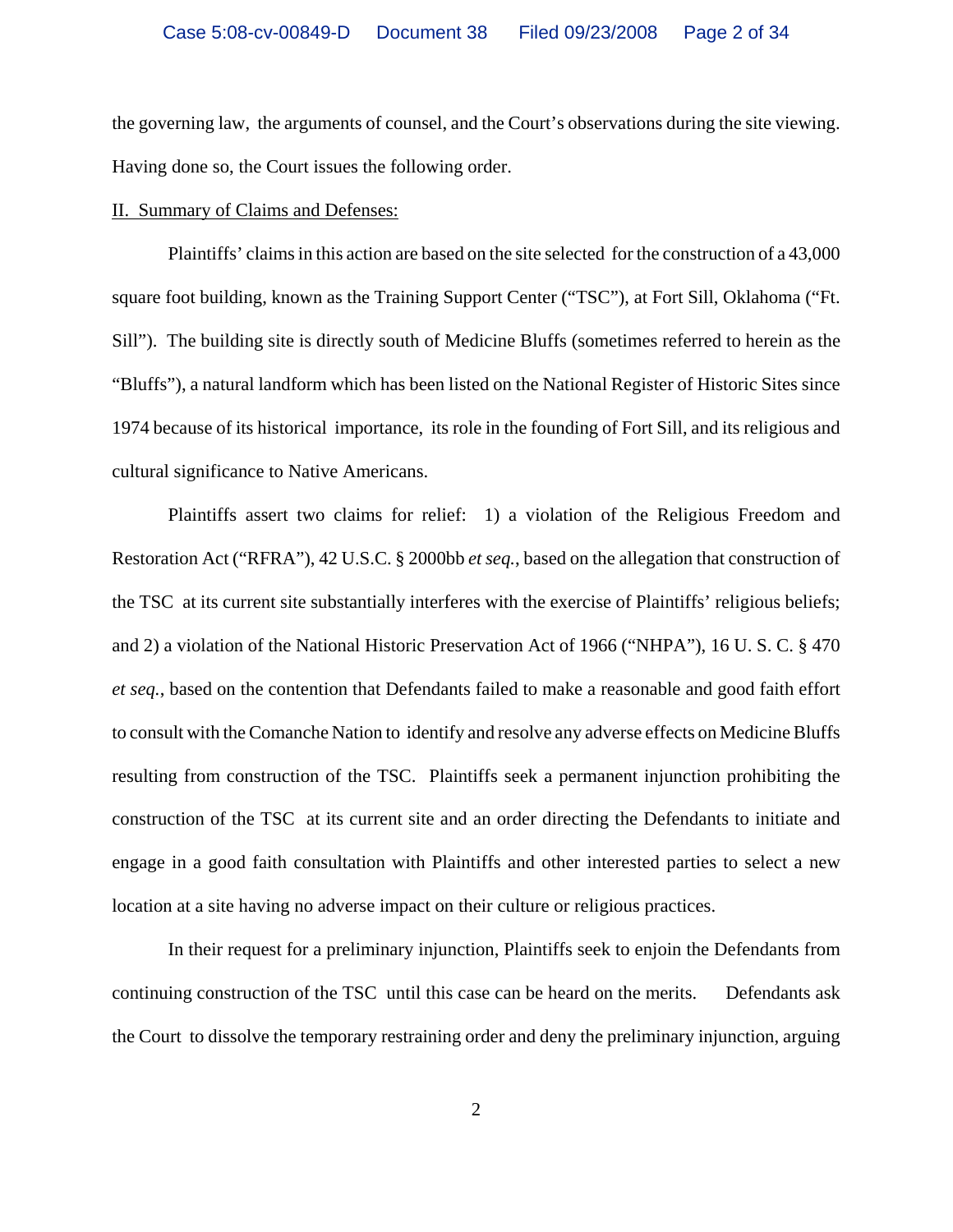that Plaintiffs cannot satisfy the requirements for a preliminary injunction on either claim. Defendants also contend that the proposed TSC is essential to Fort Sill's ability to satisfy its obligations under the directives of the Base Realignment and Closure ("BRAC") Commission. They argue that continued delay of the construction increases contract costs and risks the loss of funding for the TSC.

## III. Preliminary Injunction Standards:

"A preliminary injunction serves to preserve the status quo pending a final determination of the case on the merits." *MacArthur v. San Juan County*, 497 F.3d 1057, 1066 (10<sup>th</sup> Cir. 2007) (citing *Keirnan v. Utah Transit Authority*, 339 F.3d 1217, 1220 (10th Cir. 2003)). "In issuing a preliminary injunction, a court is primarily attempting to preserve the power to render a meaningful decision on the merits." *Keirnan*, 339 F.3d at 1220.

To obtain a preliminary injunction, the movant must show: 1) a substantial likelihood of success on the merits; 2) irreparable harm to the movant if the injunction is denied; 3) the threatened harm to the movant outweighs any harm to the opposing party if the injunction issues; and 4) issuance of the injunction would not be adverse to the public interest. *Heideman v. South Salt Lake City, 348 F. 3d 1182, 1188 (10<sup>th</sup> Cir. 2003); <i>Kikumura v. Hurley, 242 F.3d 950, 955 (10<sup>th</sup> Cir. 2001).* If the movant can establish that the latter three requirements tip strongly in its favor, the test is modified, and the movant may meet the requirement that there is a likelihood of success on the merits by showing "that questions going to the merits are so serious, substantial, difficult, and doubtful as to make the issue ripe for litigation and deserving of more deliberate investigation." *Davis v. Mineta*, 302 F.3d 1104, 1111 (10th Cir. 2002); *Fed. Lands Legal Consortium ex rel. Robart*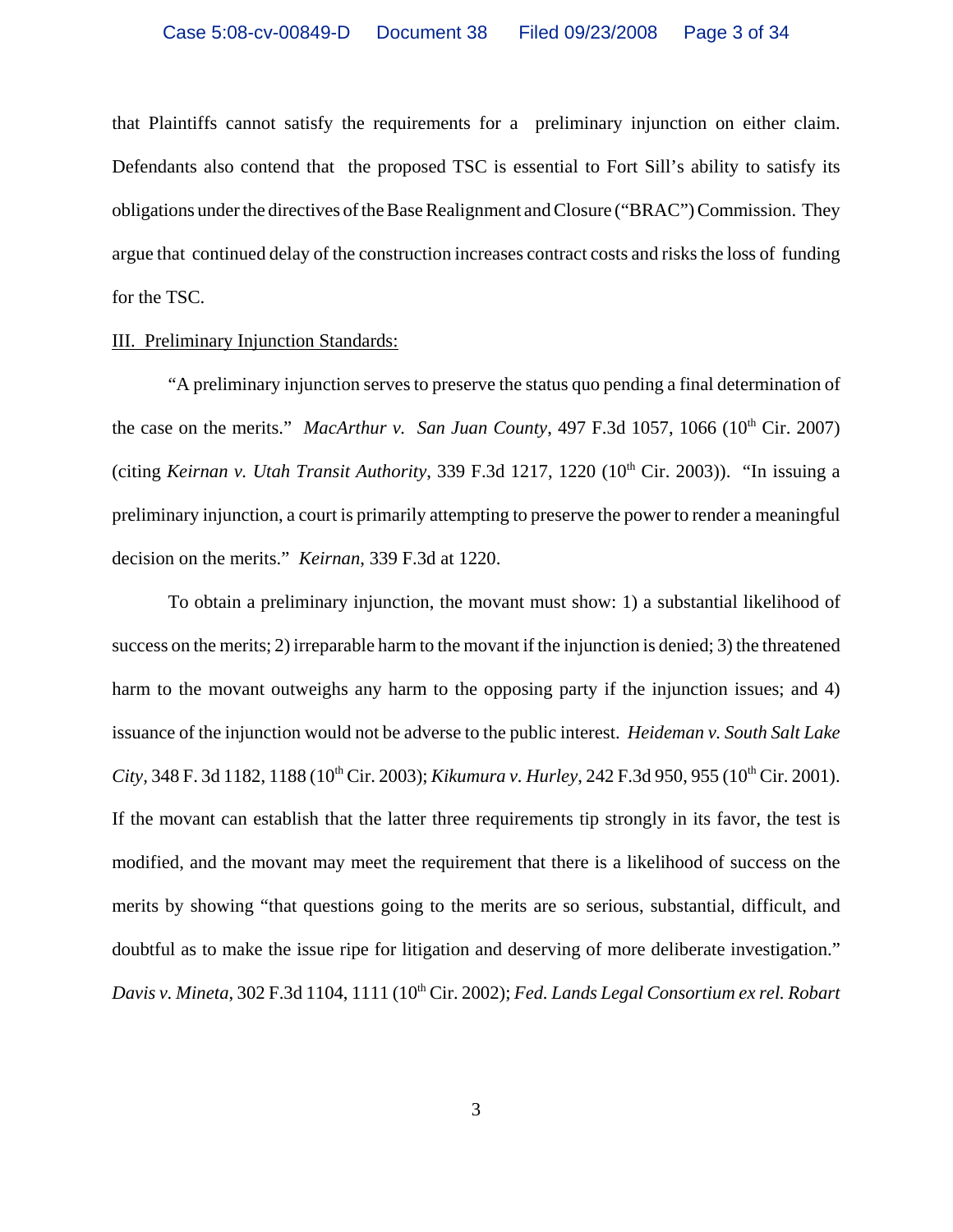*Estate v. United States*, 195 F.3d 1190, 1195  $(10<sup>th</sup> Cir. 1999)<sup>2</sup>$ . The Tenth Circuit has held that the irreparable harm element is satisfied where a plaintiff alleges a violation of RFRA. *Kikumura ,* 242 F.3d at 963 ("courts have held that a plaintiff satisfies the irreparable harm analysis by alleging a violation of RFRA" (citations omitted)). A preliminary injunction is an extraordinary remedy which should be issued only when the movant's right to relief is clear and unequivocal. *Id.* at 955.

Because Plaintiffs in this case assert two claims for relief, the Court must determine whether Plaintiffs can satisfy these requirements as to either claim. That determination requires consideration of the elements of the claims asserted and the applicable burden of proof.

## a. The RFRA claims:

The RFRA claims are asserted both by Plaintiff Arterberry individually and by the Comanche Nation on behalf of its members. Plaintiff Arterberry alleges that the location of the TSC warehouse would substantially interfere with the exercise of his personal religious beliefs as a Comanche<sup>3</sup>; likewise, the Nation alleges that the construction would substantially interfere with its members' exercise of their religious beliefs.

 RFRA provides that the government "shall not substantially burden a person's exercise of religion." 42 U.S.C. § 2000bb-1(a). To establish a *prima facie* claim under the RFRA, a plaintiff must prove: (1) a substantial burden imposed by the federal government on a  $(2)$  sincere  $(3)$  exercise

*<sup>2</sup> The modified test does not apply where the requested relief is among the "disfavored" categories of injunctions, including those which: 1) disturb the status quo; 2) are mandatory as opposed to prohibitory; or 3) afford the movant substantially all the relief he may recover at the conclusion of a full trial on the merits. See O Centro Espirita Beneficente Uniao Do Vegetal v. Ashcroft, 389 F.3d 973, 975 (10th Cir. 2004)(per curiam), aff'd, 546 U.S. 418 (2006). In this case, the requested relief does not fall into any of these categories, as it seeks to preserve the status quo and prohibit Defendants' proposed construction; it does not afford Plaintiffs full relief, as they also seek an order directing Defendants to initiate and engage in consultation to select an alternative construction site.* 

*<sup>3</sup> An individual has a private right of action under RFRA:"A person whose religious exercise has been burdened in violation of this section may assert that violation as a claim or defense in a judicial proceeding and obtain appropriate relief against a government." 42 U. S. C. § 2000bb-1(c).*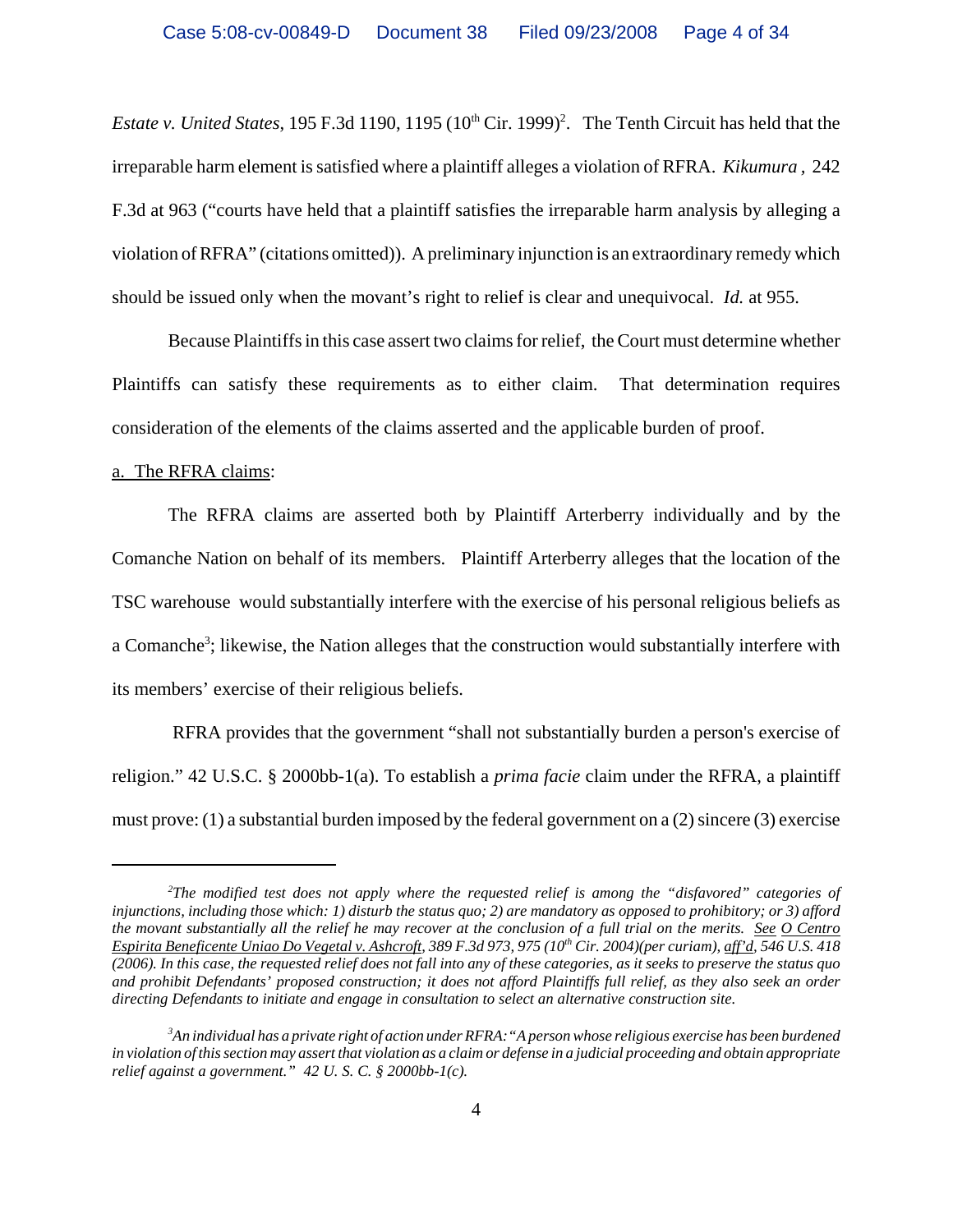of religion. 42 U. S. C. § 2000bb-1(a); *Kikumura*, 242 F.3d at 960 (citing *Werner v. McCotter*, 49 F.3d 1476, 1479 n. 1 (10th Cir.), *cert. denied* 515 U.S. 1166 (1995)). A plaintiff must establish his *prima facie* case by a preponderance of the evidence. *United States v. Meyers*, 95 F.3d 1475, 1482 (10th Cir.1996), *cert denied,* 522 U.S. 1006 (1997).

 RFRA defines "exercise of religion" as " a religious exercise, as defined in 42 U. S. C. § 2000cc-5." 42 U. S. C. § 2000bb-2(4). Section 2000cc-5 defines "religious exercise" as "any exercise of religion, whether or not compelled by, or central to, a system of religious belief."<sup>4</sup> 42 U. S. C. § 2000cc-5(7)(A); *see also Kikumura,* 242 F.3d at 960. The exercise of Native American traditional religious practices has been recognized as constituting an "exercise of religion" for purposes of RFRA. *See, e.g., United States v. Friday*, 525 F.3d 938, 946-47 (10<sup>th</sup> Cir. 2008); *United States v. Hardman, 297 F.3d 1116, 1126-27 (10<sup>th</sup> Cir. 2002).* 

RFRA does not define "substantial burden." The Tenth Circuit has defined the term by stating that a governmental action which substantially burdens a religious exercise is one which must "significantly inhibit or constrain conduct or expression" or "deny reasonable opportunities to engage in" religious activities. *Thiry v. Carlson*, 78 F.3d 1491, 1495 (10<sup>th</sup> Cir. 1996) (quoting *Werner*, 49 F.3d at 1480)<sup>5</sup>.

*<sup>4</sup> Prior to a 2000 amendment, a "religious exercise" under RFRA was construed to require that the exercise involve a central tenet of a religious system or that the plaintiff be compelled by his religious system to engage in the exercise at issue. See, e.g., Werner, 49 F.3d at 1480. The amended definition "substantially modified and relaxed" the* definition of a religious exercise. See Grace United Methodist Church v. City of Cheyenne, 451 F.3d 643, 662 (10<sup>th</sup> Cir. *2006).* 

*<sup>5</sup> Both Thiry and Werner were decided prior to the 2000 amendment changing RFRA's definition of a religious exercise, and both applied the definition of a "substantial burden" in the context of the former more restrictive definition of a religious exercise. Defendants urge the Court to adopt a definition applied by the Ninth Circuit Court of Appeals, which has concluded that a "substantial burden" is imposed only when individuals are "forced to choose between following the tenets of their religion and receiving a governmental benefit...or coerced to act contrary to their religious beliefs by the threat of civil or criminal sanctions." Navajo Nation v. United States Forest Service, 535 F.3d 1058, 1070*  $(9<sup>th</sup> Cir. 2008)$ . The Tenth Circuit has not adopted that definition, and the Court declines to do so in this case. The *Tenth Circuit's consideration of RFRA subsequent to the 2000 amendment does not appear to signal a restrictive*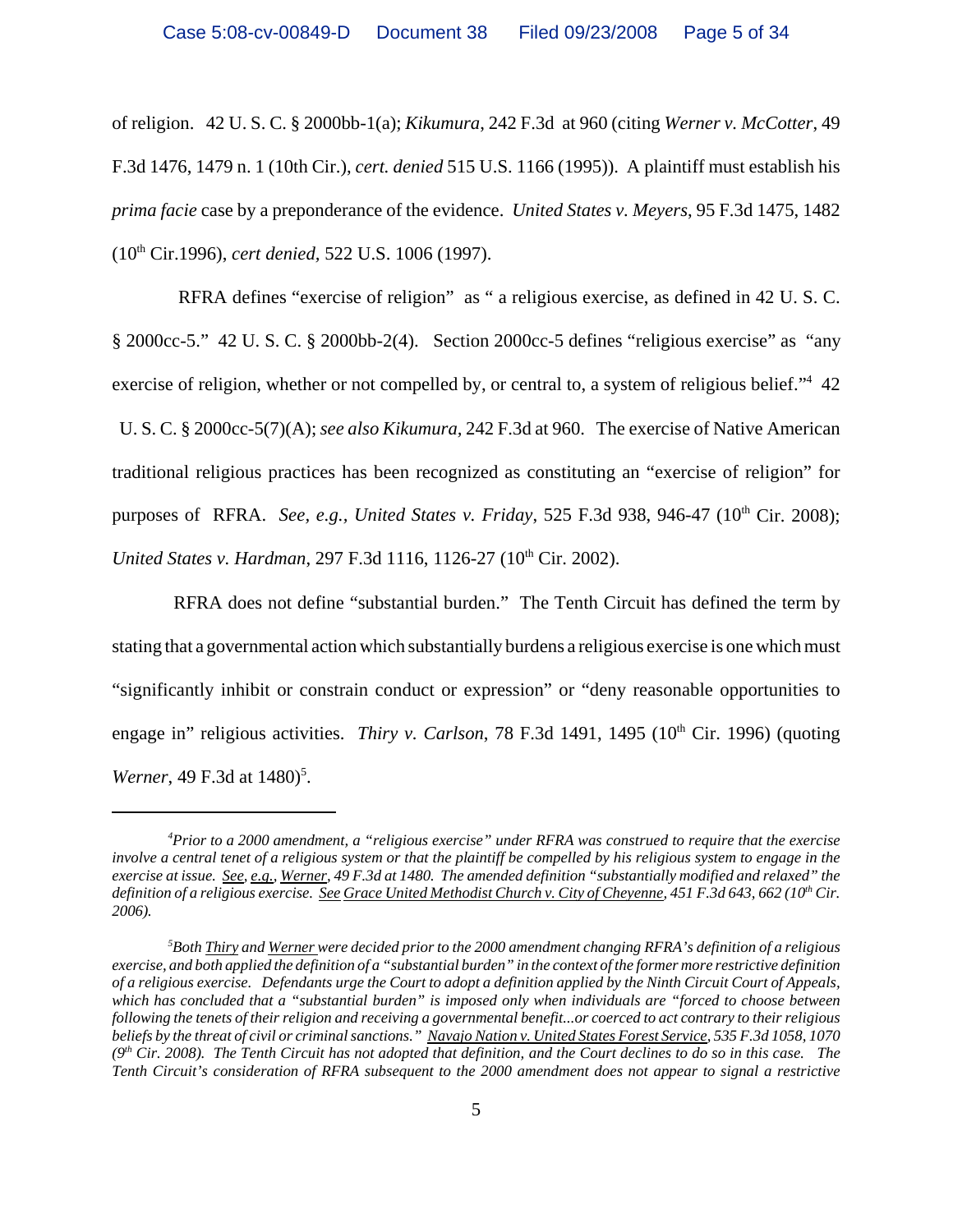If a *prima facie* case is shown, the burden shifts to the government to demonstrate that the "application of the burden to the person" is 1) "in furtherance of a compelling governmental interest;" and 2) "is the least restrictive means of furthering that compelling governmental interest." 42 U. S. C. § 2000bb-1(b). The government must satisfy this burden by a preponderance of the evidence. *Gonzalez v. O Centro Espirita Beneficente Uniao Do Vegetal*, 526 U. S. 418, 428-29 (2006) (citing *Ashcroft v. American Civil Liberties Union,* 542 U.S. 656, 666 (2004)).

 Plaintiffs' RFRA allegations emphasize that Medicine Bluffs has historically been the focus of sacred Comanche traditional religious practices, and it continues to have religious significance at the present time. More specifically, Plaintiffs contend that the area on the south side of the Bluffs, extending at least to Randolph Road, has traditionally been an area in which religious practitioners gather to pray, to contemplate the Bluffs, to gather plants for use in healing and religious ceremonies, and to engage in sacred observances. In addition, the southern approach is the only access point from which tribal members may ascend to the peaks of the Bluffs, a traditional practice of known cultural and religious significance to Comanches. Conceding that there are existing buildings on Randolph Road south of the Bluffs, Plaintiffs contend the proposed TSC construction would further encroach on the last remaining open viewscape on the southern approach to the Bluffs.

Defendants argue that construction at the proposed TSC site does not substantially burden Plaintiffs' ability to exercise their religious beliefs. Defendants note that no construction will take place on the Bluffs themselves, and the proposed TSC building is located approximately 1,600 feet south of the base of the Bluffs. According to Defendants, they were not aware that Comanches or

*application of RFRA. See, e.g., Grace United Methodist Church, 451 F.3d at 662.*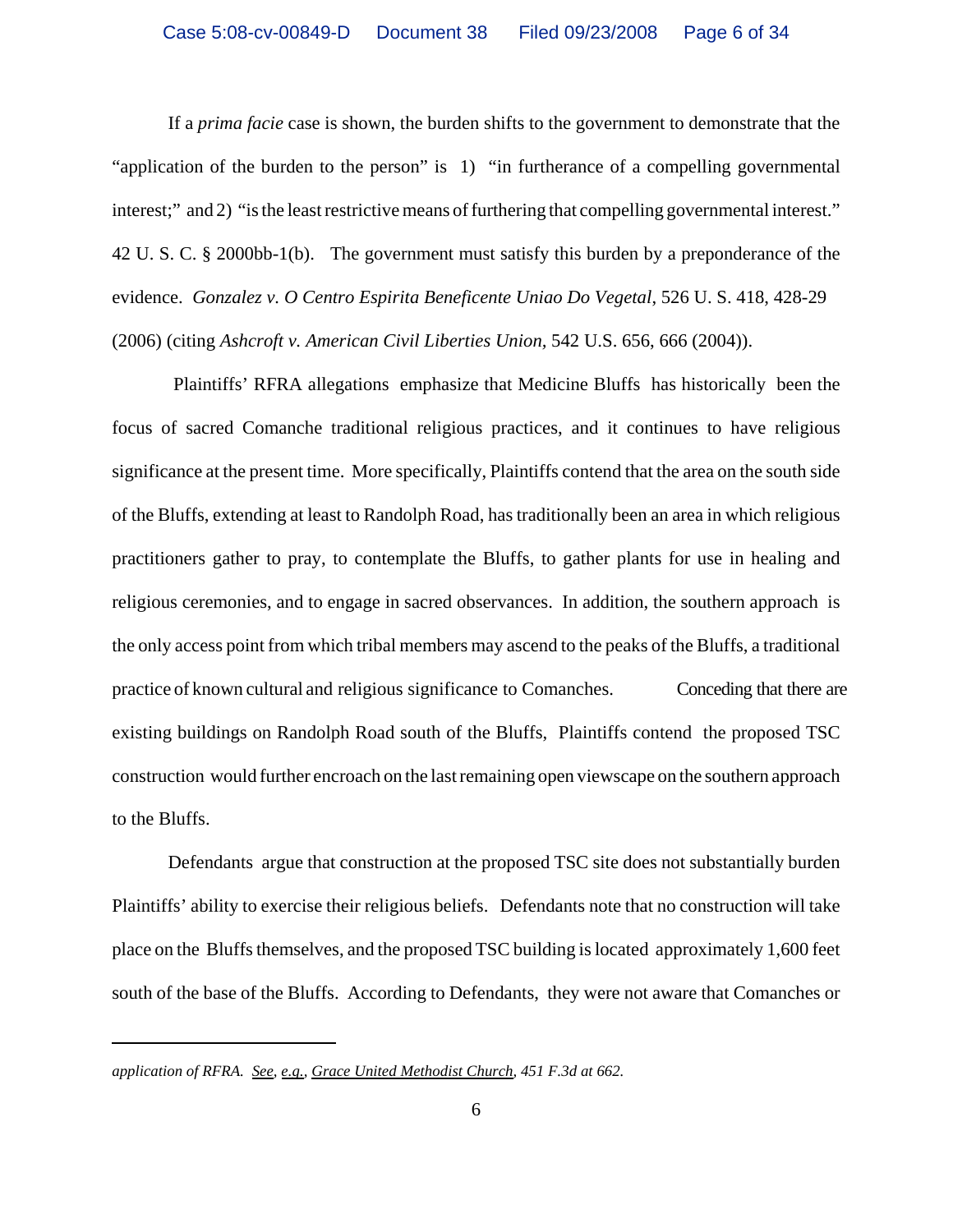other Native Americans regard the area on the south side of the Bluffs north of Randolph Road as having religious significance. Instead, they believed that only the actual Bluffs and the area on the north side of the Bluffs, where a historical marker is located, had such significance. Defendants suggest that, in any event, locating the warehouse at the selected site will not substantially interfere with Plaintiffs' exercise of their religious beliefs because the area between the north boundary of the TSC site and extending to the base of Medicine Bluffs will be unoccupied and can continue to be used for religious purposes. Defendants also argue that the Bluffs are visible and accessible from areas other than the south side of the Bluffs. Defendants emphasize that Ft. Sill regards the TSC project as essential to the fulfillment of its obligations pursuant to the directives of BRAC. As more fully explained in the factual findings herein, the BRAC directives substantially increase the number of military personnel to be trained at Ft. Sill, thus requiring additional training facilities and materials. Finally, Defendants argue that, if the TSC construction does not commence immediately, there is a significant risk that BRAC funds will no longer be available.

#### b. The NHPA claim:

 Plaintiffs argue that Defendants also failed to comply with the NHPA regulations requiring an agency to take certain action prior to proceeding with construction or other action that might adversely impact a site of historical or cultural significance. Specifically, Plaintiffs contend that Defendants failed to comply with Section 106 of the NHPA, codified at 16 U. S. C. §470f, and the implementing regulations which direct the agency to engage in reasonable efforts and good faith consultation with interested parties prior to taking action.

Section 106 of the NHPA requires a government agency to "take into account the effect of [any] undertaking on any district, site, building, structure, or object that is included in or eligible for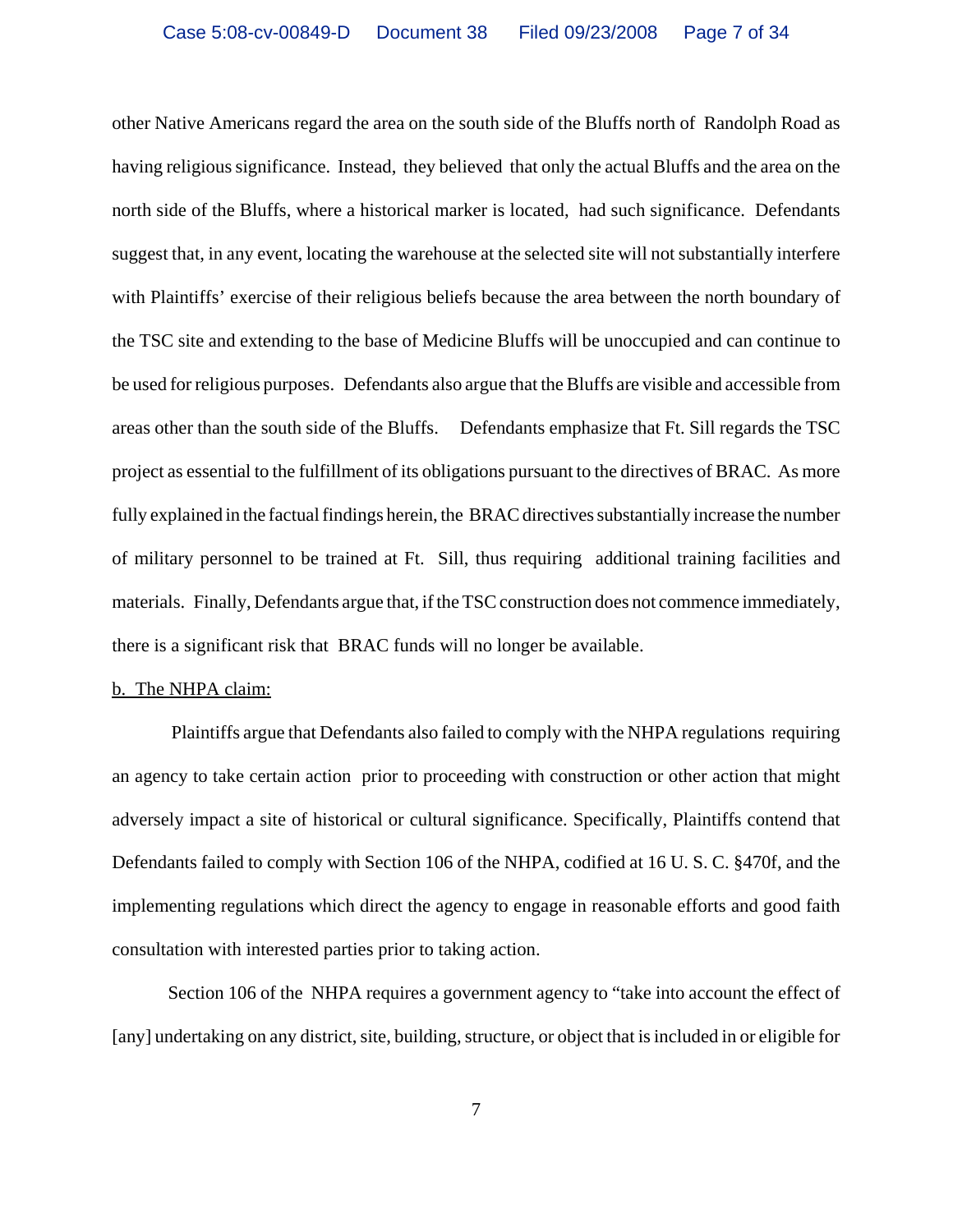inclusion in the National Register." 16 U. S. C. § 470f. This requirement is governed by numerous federal regulations which establish a procedure generally referred to as the Section 106 process. *See* 36 C. F. R. § 800 *et seq.* "The process is designed to foster communication and consultation between agency officials...and other interested parties such as Indian tribes, local governments, and the general public." *Pueblo of Sandia v. United States*, 50 F.3d 856, 859 (10<sup>th</sup> Cir. 1995). The agency is required to make a "reasonable and good faith effort to identify historic properties that may be affected by the undertaking." 36 C. F. R. § 800.4(b); *Pueblo of Sandia*, 50 F.3d at 860. Where a plaintiff shows that the agency failed to comply with the NHPA requirements, injunctive relief may issue. *Id.* 

In initiating the Section 106 process, the agency is required to make a "reasonable and good faith effort" to identify Indian tribes who may attach "religious and cultural significance" to historic properties that may be affected by the proposed undertaking and invite them to participate as consulting parties in the Section 106 process. 36 C.F.R.  $\S 800.2(c)(2)(ii)(A)$ -(D);  $\S 800.3(f)(2)$ .

The agency is also required to consult with interested parties, including Indian tribes, in the identification of potential affected historic properties. To satisfy the requirement of reasonable, good faith efforts to determine potential adverse effects, an agency is required to gather information from a variety of sources, including a review of "existing information on historic properties within the area of potential effects." 36 C. F. R. §  $800.4(a)(2)$ . The agency is also required to "[s]eek information" from "consulting parties, and other individuals and organizations likely to have knowledge of, or concerns with, historic properties in the area and identify issues relating to the undertaking's potential effects on historic properties."  $36$  C. F. R. § 800.4(a)(3). In addition, the agency must "[g]ather information from any Indian tribe...to assist in identifying properties,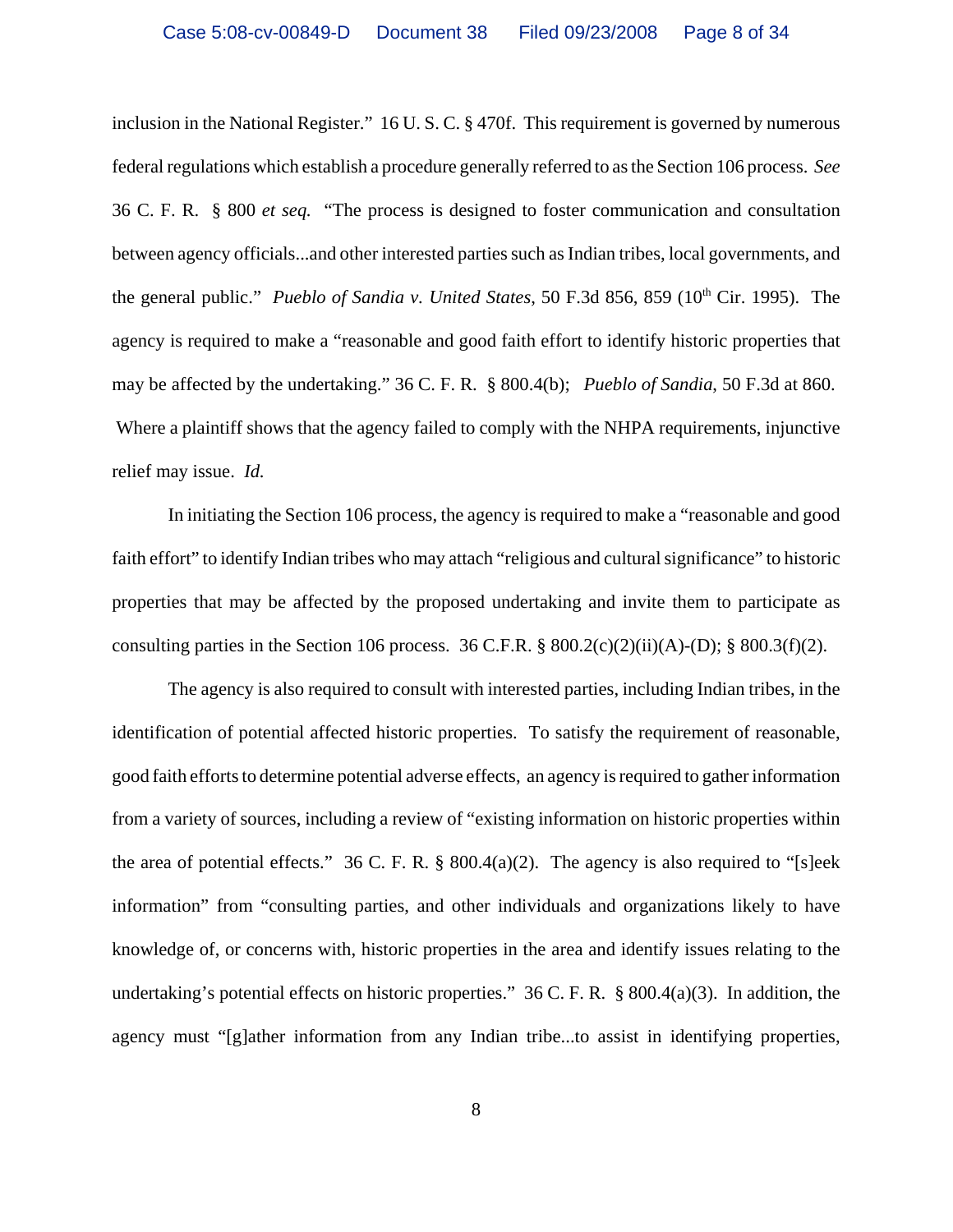including those located off tribal lands, which may be of religious and cultural significance to them..., recognizing that an Indian tribe...may be reluctant to divulge specific information regarding the location, nature, and activities associated with such sites."  $36$  C. F. R.  $\S$  800.4(a)(4).

The agency's obligation to make a reasonable and good faith effort may include "background research, consultation, oral history interviews, sample field investigation, and field survey." § 800.4(b)(1). The agency must "take into account" "the nature and extent of potential effects on historic properties, and the likely nature and location of historic properties within the area of potential effects." *Id*. The area of potential effects is defined as "the geographic area or areas within which an undertaking may directly or indirectly cause alterations in the character or use of historic properties." 36 C.F.R. § 800.16(d).

The NHPA regulations also establish criteria for determining an adverse effect on a historical site:

An adverse effect is found when an undertaking may alter, directly or indirectly, any of the characteristics of a historic property that qualify the property for inclusion in the National Register in a manner that would diminish the integrity of the property's location, design, setting, materials, workmanship, feelings, or association. Consideration shall be given to all qualifying characteristics of a historic property, including those that may have been identified subsequent to the original evaluation of the property's eligibility for the National Register. Adverse effects may include reasonably foreseeable effects caused by the undertaking that may occur later in time, be farther removed in distance or be cumulative.

36 C. F. R. § 800.5(a)(1). The regulations also provide examples of adverse effects; among those listed are "[c]hange of the character of the property's use or of physical features within the property's setting that contribute to its historic significance," and "[i]ntroduction of visual, atmospheric or audible elements that diminish the integrity of the property's significant historic features." *Id.,* § 800.5(a)(2)(iv) and (v).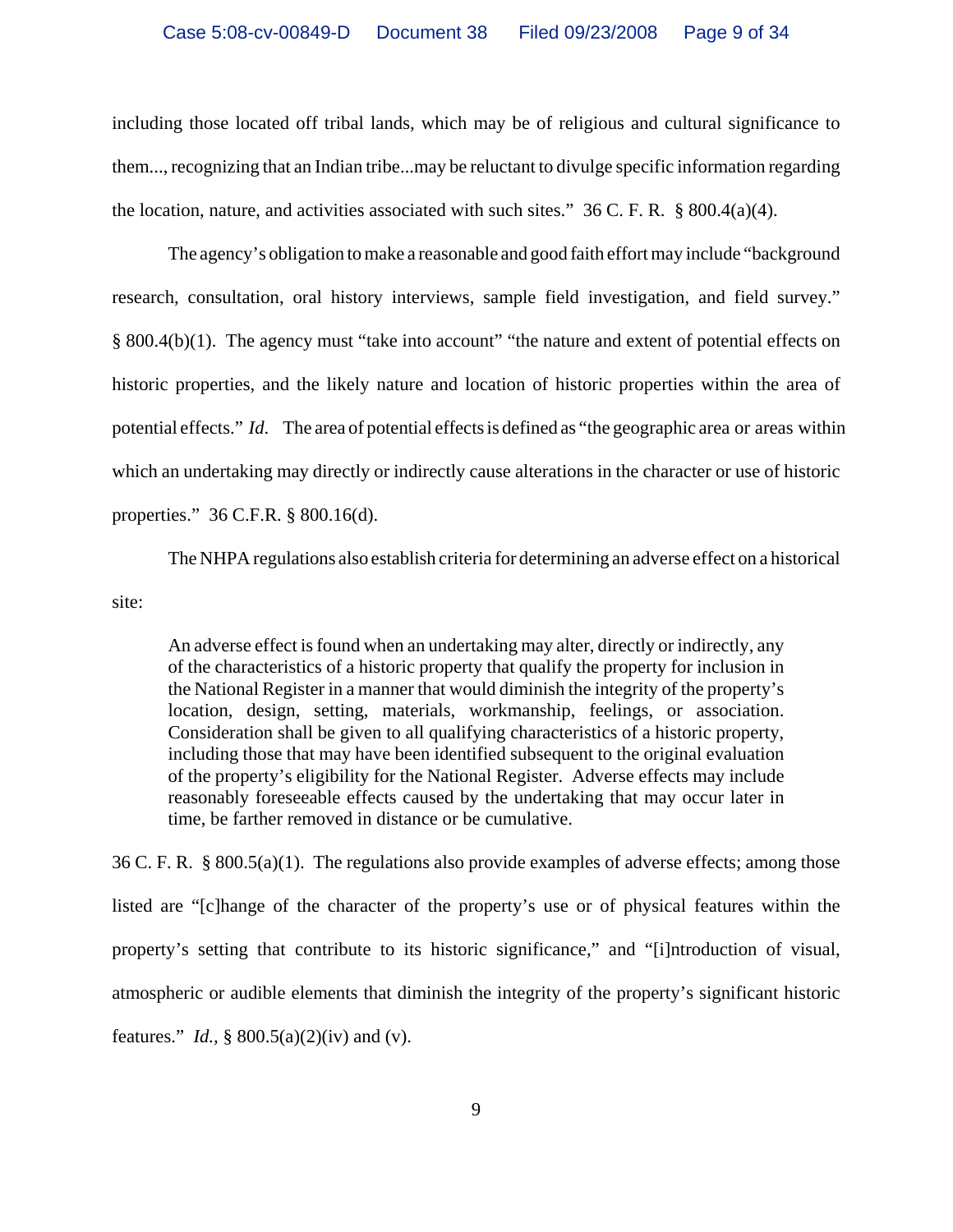After applying these and other considerations, if the agency makes a finding of no adverse effect, it must notify the consulting parties of that finding, provide them with specific documentation, and allow them 30 days to review the finding. 36 C. F. R. § 800.5(b) and (c). The specific documentation which must accompany the notification of the finding of no adverse effect includes 1) a "description of the undertaking, specifying the Federal involvement, and its area of potential effects, including photographs, maps, and drawings, as necessary;" 2) a description of "the steps taken to identify historic properties;" 3) "a description of the affected historic properties, including information on the characteristics that qualify them for the National Register;" 4) a "description of the undertaking's effects on historic properties;" 5) an "explanation of why the criteria of adverse effect were found applicable or inapplicable;" and 6) "copies or summaries of any views provided by consulting parties and the public." 36 C. F. R. § 800.11(e).

Plaintiffs contend that Defendants failed to comply with the NHPA in selecting the TSC site because they did not consult in good faith with the Comanche Nation and other interested parties. Acknowledging that certain notices were sent to the Comanche Nation and other interested parties, Plaintiffs contend that the content of the notices was inadequate and, in any event, Defendants did not endeavor to consult in good faith. Plaintiffs also contend that Defendants knew about concerns regarding the cultural and religious significance of the TSC site at least as early as July 2007 and failed to consider those concerns before finalizing plans for the site.

Defendants argue that they fully complied with the NHPA regulations. Defendants contend that Plaintiffs and others were timely notified of the proposed construction, and that Plaintiffs were provided with all information required by the applicable federal regulations. However, no objections were timely received from Plaintiffs or any other interested parties. Defendants argue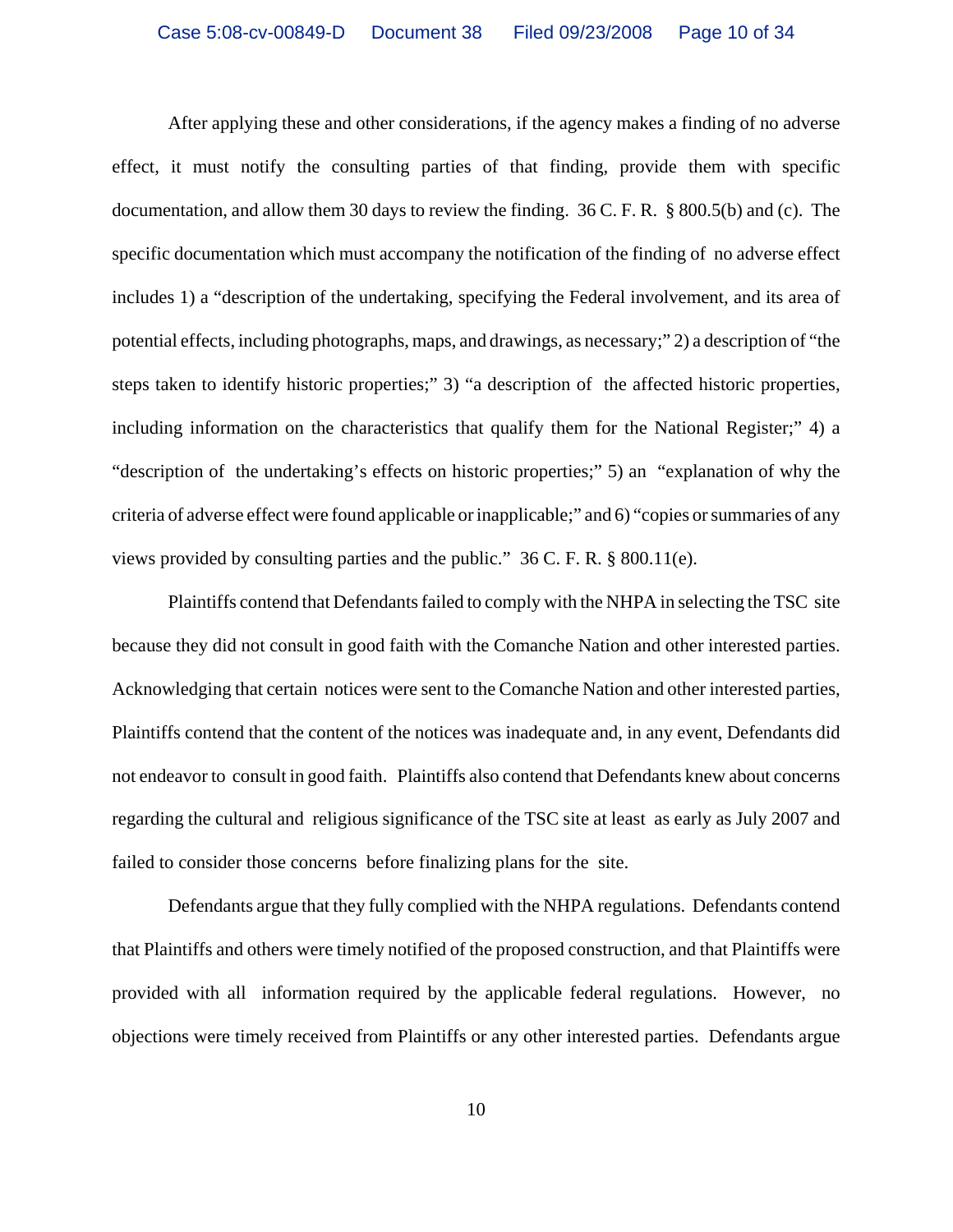that, in fact, they received communications from the Comanche Nation indicating that there was no objection to the site selected for the TSC. Months later, however, they were contacted by Comanche Nation officials expressing concern about the site and its impact on Medicine Bluffs and the surrounding area. Furthermore, Defendants note that the NHPA regulations authorize an interested party to seek review of a finding that a proposed action will have no adverse effect on a National Register site; however, Plaintiffs failed to exercise their right to such review.

### IV. Findings of Fact

1. The Medicine Bluffs National Historic Feature is located on the Ft. Sill military installation near Lawton, Oklahoma. Medicine Bluffs was entered on the National Register of Historic Places in 1974. The Bluffs are located just northwest of the "New Post" portion of the Ft. Sill cantonment area; the New Post area was developed around 1911, and today is used as a senior officer housing area. New Post is within the Ft. Sill Historic District. (*See* Government Exhibit ("G. Ex.") 36, National Register of Historic Places Inventory - Nomination Form, and attached documents; G. Ex. 42, p.2, aerial photo.)

2. Medicine Bluffs consists of four contiguous porphyry bluffs forming a crescent a mile in length on the south side of Medicine Bluff Creek. From the south, the terrain rises gradually to the top of the Bluffs; from the north, beginning immediately on the south side of Medicine Bluff Creek, the Bluffs rise abruptly – on the north side Bluff No. 3 consists of a sheer cliff, 310 feet high. (G. Ex. 36.)

3. Ft. Sill was established in 1869 and was known to Native Americans in the area as "The Soldier House at Medicine Bluffs." Indeed, the significance of Medicine Bluffs to Native Americans, and particularly the Comanche Tribe, far predates the first U. S. military expedition in the area which camped near the Bluffs in 1852. Reports made in preparation of the establishment of Ft. Sill reflect that Native American guides informed military officials in 1868 of the sacred nature of the Bluffs by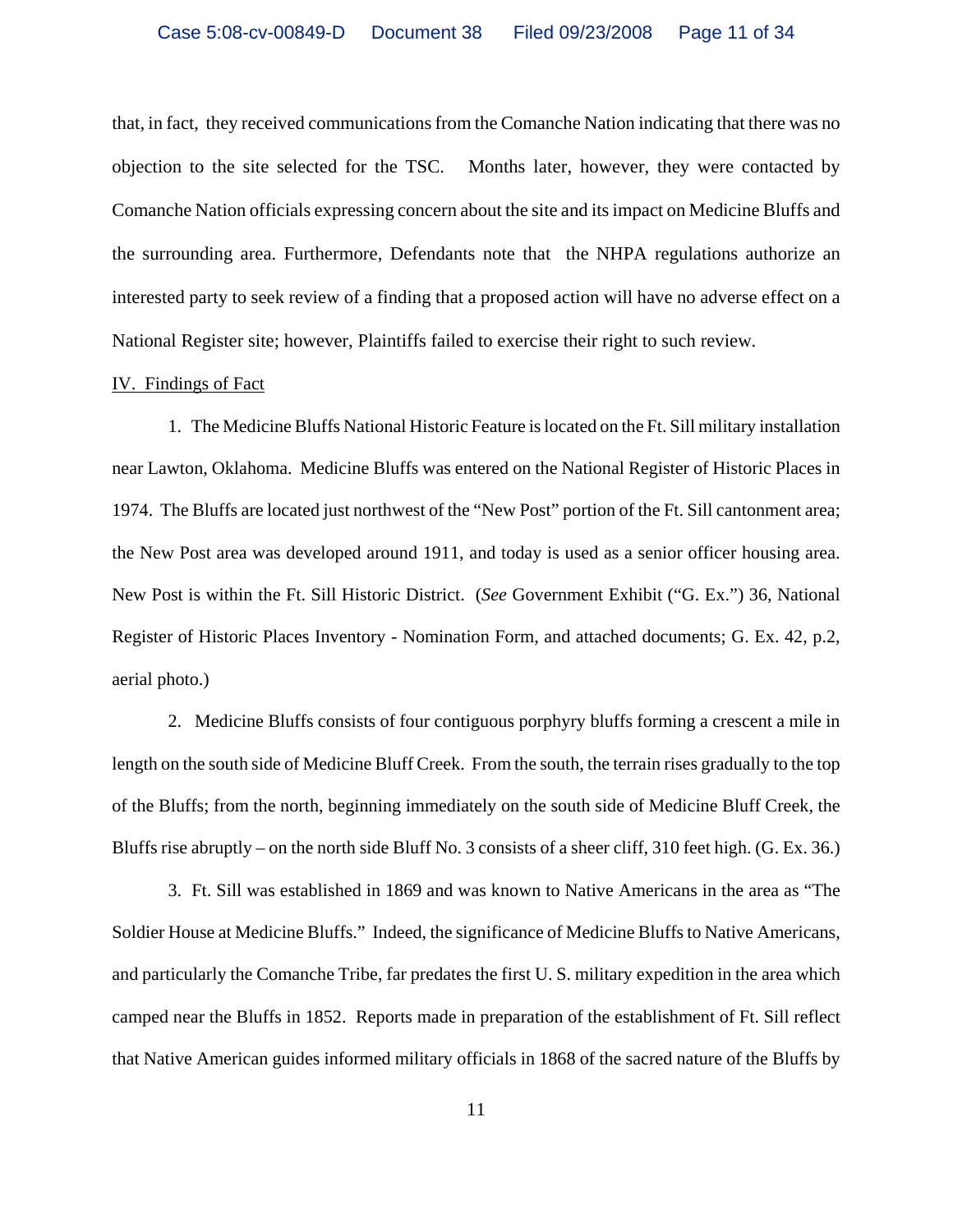stating "there the great spirit sometimes dwells – there the Comanche goes to drive out the bad spirit." (G. Ex. 36.)

4. The Bluffs and surroundings are of great cultural and religious significance to Native Americans in the area, and particularly to the Comanche people. The status of the Bluffs as a sacred site has been widely known outside of the Native American community since before the establishment of Ft. Sill. Indeed, an historical plaque present today on the north side of the Bluffs states that the Medicine Bluffs area has been "held in deep reverence by the Indian Tribes of the area from time immemorial."

5. Testimony from several members of the Comanche Nation established that the Bluffs remain a sacred site for the Comanche people, and are still the situs of significant aspects of traditional Comanche religious practices for hundreds of Comanches. Testimony including that of Wallace Coffey, Chairman of the Comanche Nation, and co-plaintiff Jimmy Arterberry, Jr., a member of the Comanche Tribe and traditional religious practitioner, explained the importance of the southern approach to the Bluffs: the southern approach is the traditional route to ascend the Bluffs for Comanches making the trek to the peaks for spiritual purposes; camps were made there to support those who desired to ascend the Bluffs; sweat lodges were established along the southern approach; plants used for religious and healing practices were historically – and are today – gathered among the trees and vegetation below and on the southern slopes of the Bluffs; and the unobstructed view of all four Bluffs is central to a spiritual experience of the Bluffs, as the number four has particular spiritual significance.

6. Testimony from members of the Comanche Nation, as well as expert testimony from Dr. Joe Watkins, University of Oklahoma Director of Native American Studies, described the traditional religious practice of the Comanche people as an intensely private spiritual experience that is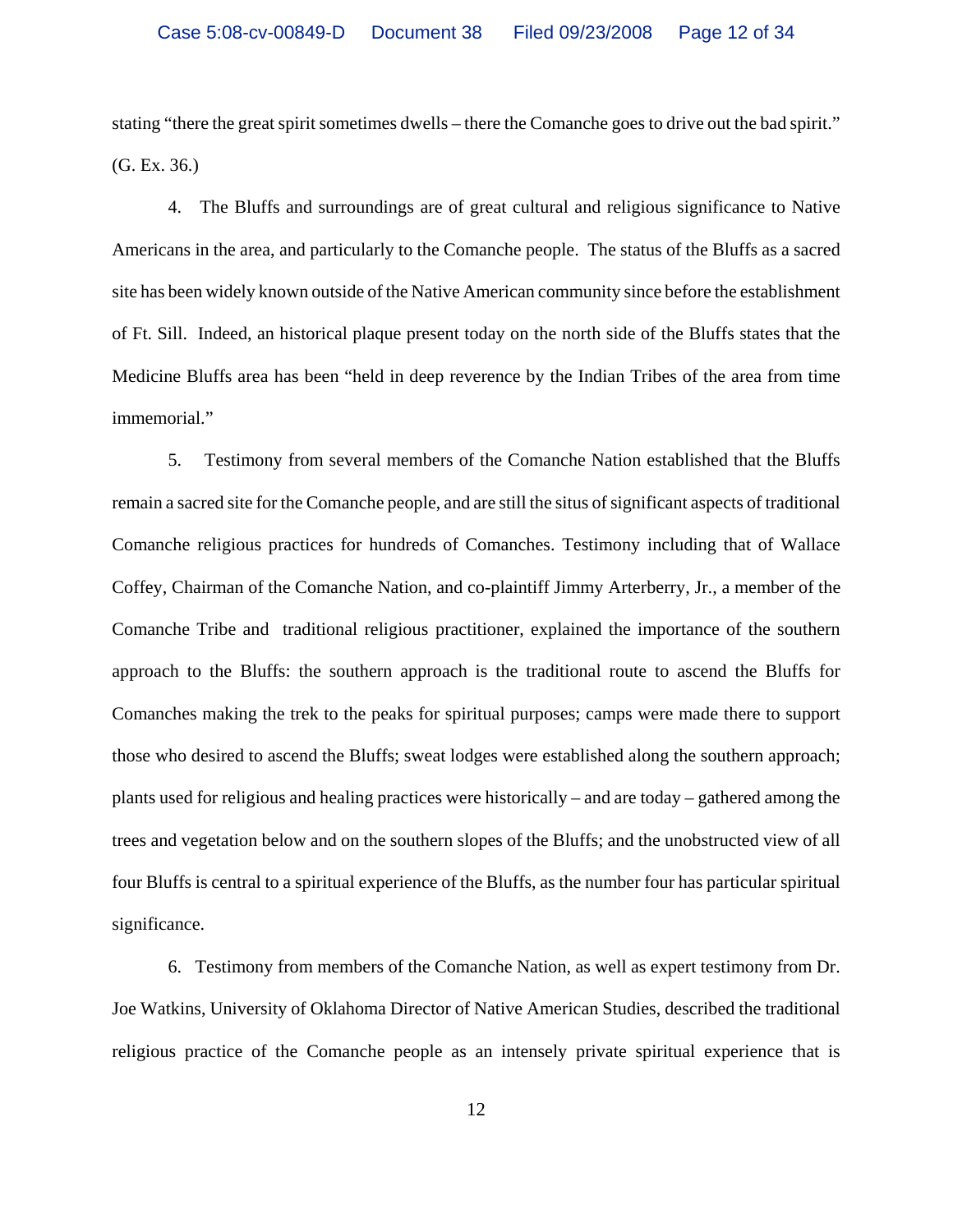inextricably intertwined with the natural environment. Traditional practitioners resist disclosing the location of their sacred sites, and generally treat such information as confidential. Such practices rarely involve disturbance of the natural environment. Together with the oral history tradition of many Native American tribes, these factors make it difficult to tie down Native American religious practices to a specific site or location. Nevertheless, the testimony during the hearing made clear that the area of the Medicine Bluffs Historic Feature, *as well as* the southern approach which is particularly significant to this case, is considered sacred by the Comanche people and continues to be used for traditional religious purposes. Plaintiff Arterberry testified that his traditional religious practice as it relates to the Bluffs involves a physical and spiritual "centering" on the gap between Bluffs 2 and 3, with a visual focus on the area called "Sweet Medicine" by the Comanche people. This "centering" requires Mr. Arterberry to stand in the precise location of the TSC site.

7. In connection with decisions pursuant to BRAC, Ft. Sill received approximately \$7.3 million for the construction of a new Training Support Center warehouse. (*See* G. Ex. 31, 35 % Conceptual Design Analysis, § 1.8.) The bigger picture of the impact of the BRAC decisions is an increased role for Ft. Sill, primarily in connection with Army training missions. As a result of BRAC, Ft. Sill will construct more than two million square feet of new building space through the year 2011 – the current deadline for implementation of BRAC projects. (G. Ex. 30, Finding of No Impact – Base Realignment at Fort Sill, Oklahoma, p.1.) Of this two million square feet of new construction, the TSC warehouse represents 43,000 square feet, or about 2% of the total. (G. Ex. 31, § 3.4.)

8. The new TSC warehouse is needed to replace aging facilities, to provide additional storage space, and to consolidate some virtual training activities currently conducted at various locations on Ft. Sill. The TSC warehouse will be used, primarily, to store, issue, and maintain training aids, devices, and simulators such as the Army's Multiple Integrated Laser Engagement System ("MILES").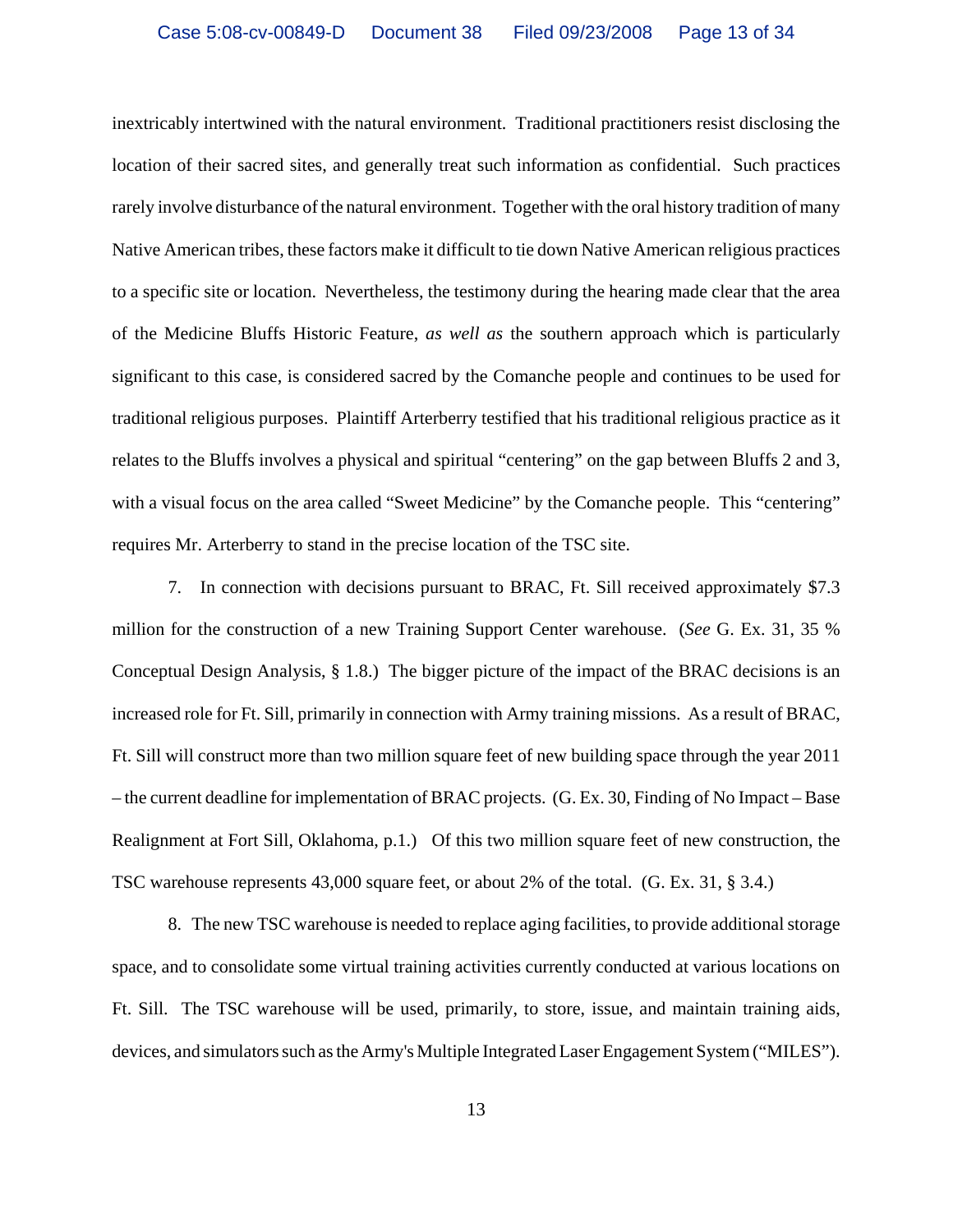(G. Ex. 28, Final Environmental Assessment – Implementation of Base Realignment and Closure Recommendations at Fort Sill, Oklahoma, § 2.5; G. Ex. 31, § 1.1.)

9. Currently Ft. Sill conducts training for approximately 14,000 soldiers on any given day. As a result of the BRAC realignments, the number of soldiers trained at Ft. Sill will increase to about 18,500. The influx of additional troops is expected to be complete by the spring of 2010. The Ft. Sill installation encompasses approximately 93,000 acres; the Ft. Sill cantonment area (built-up area) covers about 9,000 acres.

10. Military officials who testified at the hearing described the construction of the new TSC warehouse as a "critical BRAC project," essential for the support of the increased training mission at Ft. Sill. The current TSC function is being served by the use of two World War II vintage buildings (Building No. 214 and 216) each providing 7,000 - 8,000 square feet of space. The current TSC buildings are in need of repair, and are being used to their maximum capacity; about 10,000 pieces of MILES equipment are stored in the two buildings along with other training aids. Further, several thousand pieces of MILES equipment are stored at Ft. Chaffee, Arkansas, at least in part because of storage space limitations.<sup>6</sup> However, testimony revealed that Ft. Sill receives an annual budget for operations and maintenance which could provide funds for the repair and upkeep of the existing TSC buildings, but as a matter of priority those funds have not been used to refurbish Building No. 214 and 216. Further, although military officials testified about the critical need for the new TSC warehouse, documentation describing the various BRAC-related projects does not list it among "actions required" to implement BRAC directives, or even as a "discretionary action" in support of BRAC (*See* G. Ex. 28, §§ 2.3 and 2.4), although the project is described as an "additional action." (*Id*., § 2.5.) Still other

*<sup>6</sup> Testimony also revealed that the MILES equipment stored at Ft. Chaffee is often used by Army reserve components units which regularly train at Ft. Chaffee.*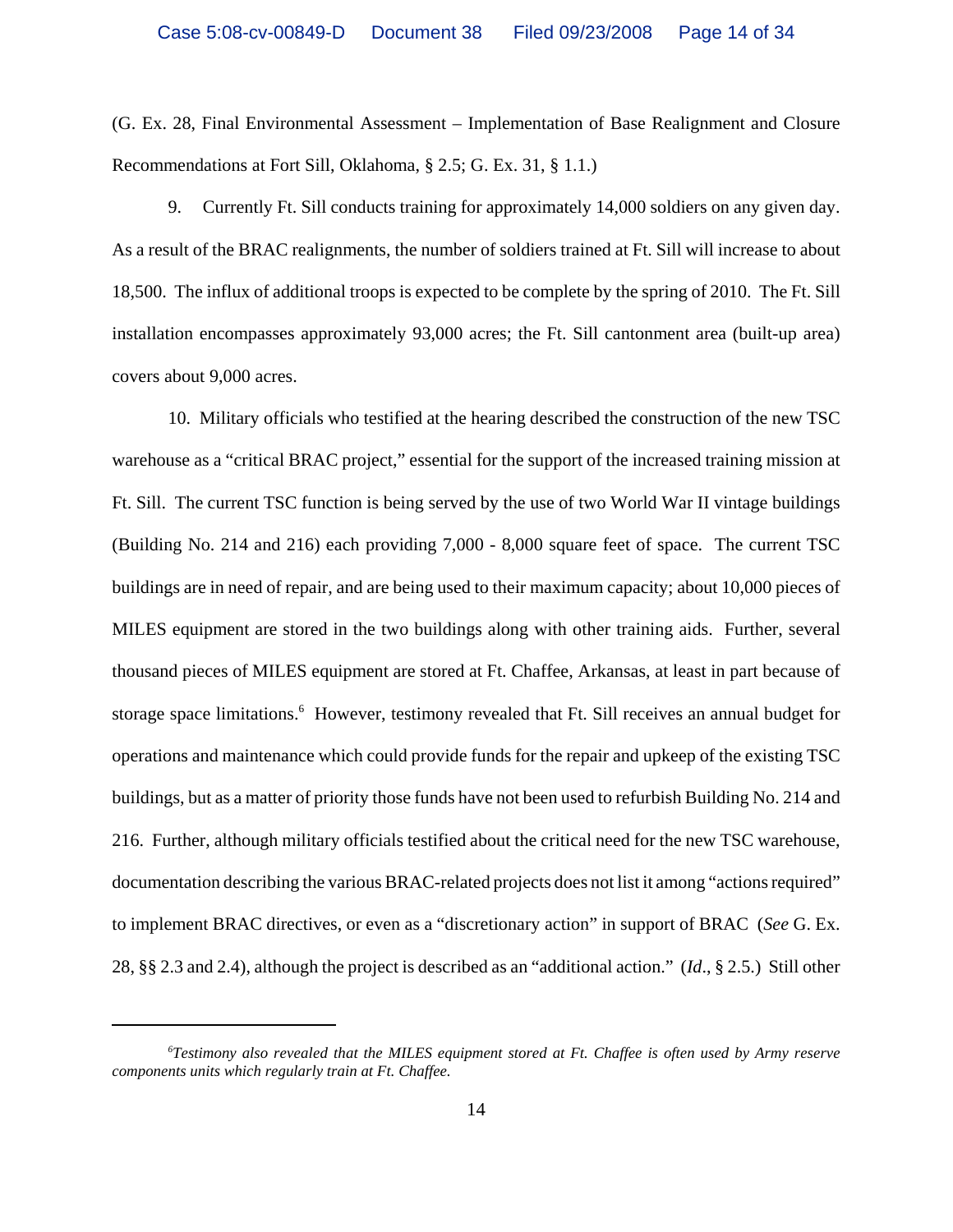documentation does not list the new TSC project as "mission critical." (Plaintiffs' Exhibit ("P. Ex.") 201, Ft. Sill MilCon PowerPoint slides.)

11. The location for construction of the new TSC warehouse was selected by Mr. Francis P. LePine, the Ft. Sill Master Planner. Mr. LePine has been the Master Planner since 1994. In considering where to place the TSC, Mr. LePine applied the following siting criteria: 1) the TSC should be located in an "industrial" area of the installation; 2) the TSC should be centrally located physically and operationally, with access to a main road because of the considerable anticipated military vehicle traffic; and 3) because of the funding available, the selected site would have to be a relatively inexpensive site on which to build. Based on these criteria, Mr. LePine selected "an open field within the cantonment area of the Post, approximately 900 feet northwest of the intersection of Randolph Road and Currie Road" (G. Ex. 31, § 1.1), on the north side of Randolph Road. (*See also* G. Ex. 42, p.2.)

12. The site selected by Mr. LePine is within the area of the southern approach to the Bluffs, 1,662 feet southwest of the southern boundary of the Medicine Bluffs National Historic Feature. (G. Ex. 42, p.2.) The remaining, open southern approach to the Bluffs is generally bounded by Randolph Road to the south, the Ft. Sill Regional Confinement Facility<sup>7</sup> on the west, and Currie Road and a motorpool on the east. From Randolph Road north to the Bluffs the area is open, bisected by a gravel tank trail and a small road leading to an old firing range known as "MB3." The portion of this southern approach which is south of the tank trail and north of Randolph Road forms a rectangular box approximately 55 acres in size. The area from Randolph Road up to the base of the Bluffs is vegetated with native grasses, plants, and trees. The TSC construction site is roughly centered on the Bluffs;

*<sup>7</sup> As part of the BRAC realignment, Ft. Sill will lose the confinement facility mission beginning in approximately 2010. The structures which currently serve as the confinement facility will then be available for other purposes.*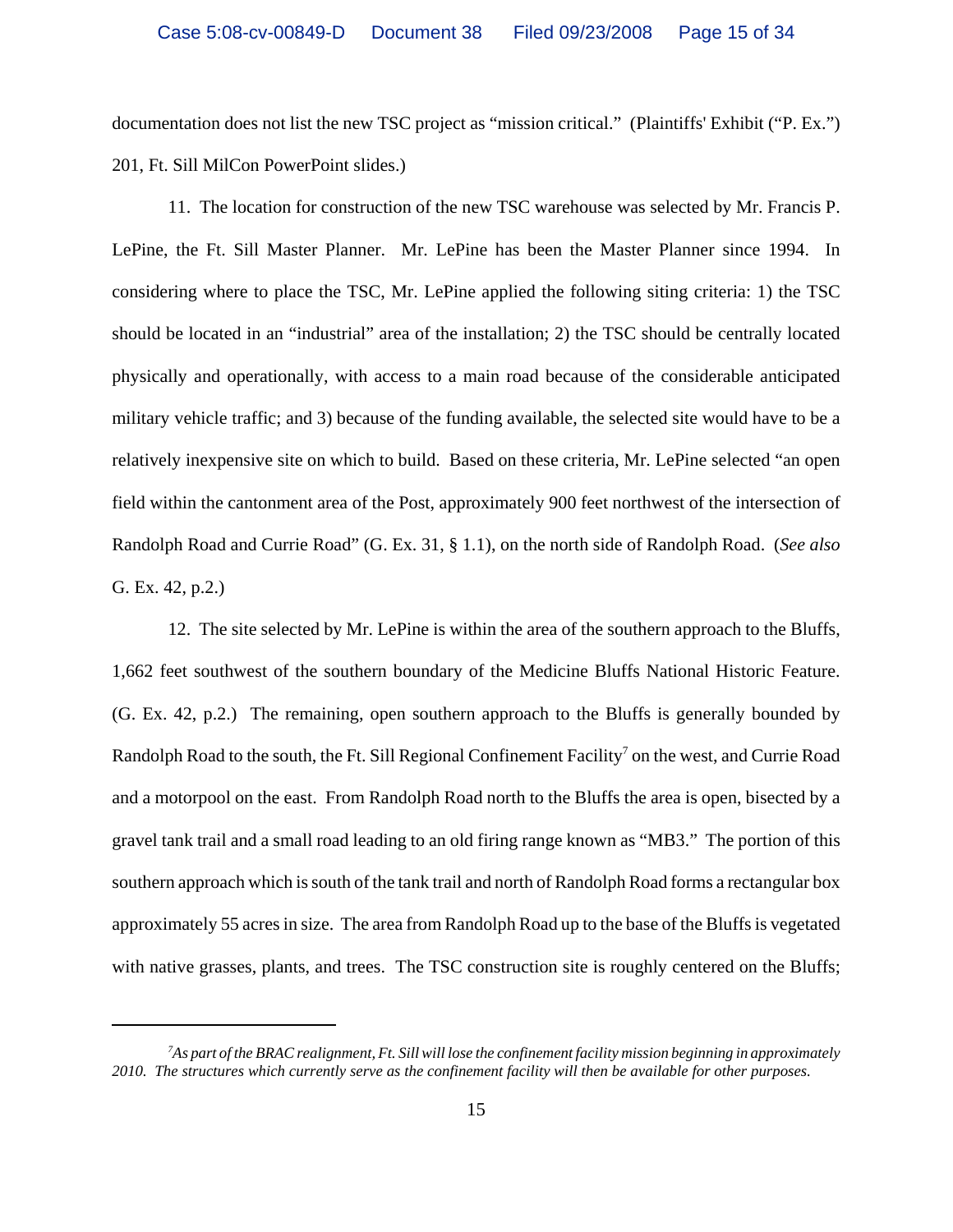directly forward from the site is the gap between Bluffs 2 and 3, referred to by the Comanche people as "Sweet Medicine." The TSC construction site naturally slopes up toward the Bluffs. (*See* G. Ex. 42, p.2; G. Ex. 31, § 1.1.) From the location of the TSC construction site, looking northnortheast, all four Bluffs are clearly visible. Approximately 750 feet north on the tank trail the view is significantly restricted, with none of the peaks clearly visible. Only with substantial clearing of native trees would the Bluffs be visible from the tank trail.

13. Mr. LePine selected the TSC site without direct input from military commanders. He explained during testimony that he normally does not involve the military command in site selection decisions unless he is aware that there will be "an issue" regarding a particular site. Although Mr. LePine was generally aware that Medicine Bluffs is an area of cultural significance to Native Americans, he believed that the significant area was limited to the area north of the tank trail and up to the Bluffs themselves. At the time he selected the site he was not aware that the viewscape north of Randolph Road up to the Bluffs from the southern approach held cultural and religious significance for Native Americans, and particularly the Comanche people. Prior to selecting the site, however, Mr. LePine consulted with Mr. Thomas Glen Wheat, the Ft. Sill Environmental Division Chief, regarding any cultural impact issues in the area. Mr. Wheat informed Mr. LePine that the construction would not involve any significant environmental impact in connection with cultural resources. In light of this advice from Mr. Wheat, Mr. LePine did not include cultural impact as a site selection criteria. Mr. LePine was unsure of the time frame when he actually made the decision regarding the location of the TSC, but evidence suggests the decision was likely made between August 2005 (the date of a report entitled "A Cultural Resources Inventory of 55 Acres, Ft. Sill Military Reservation, G. Ex. 26<sup>8</sup>) and

*<sup>8</sup> Significantly, this report focuses on the presence or absence of archaeological artifacts and remains, and does not mention viewscapes or the religious significance of the Bluffs and the southern approach.*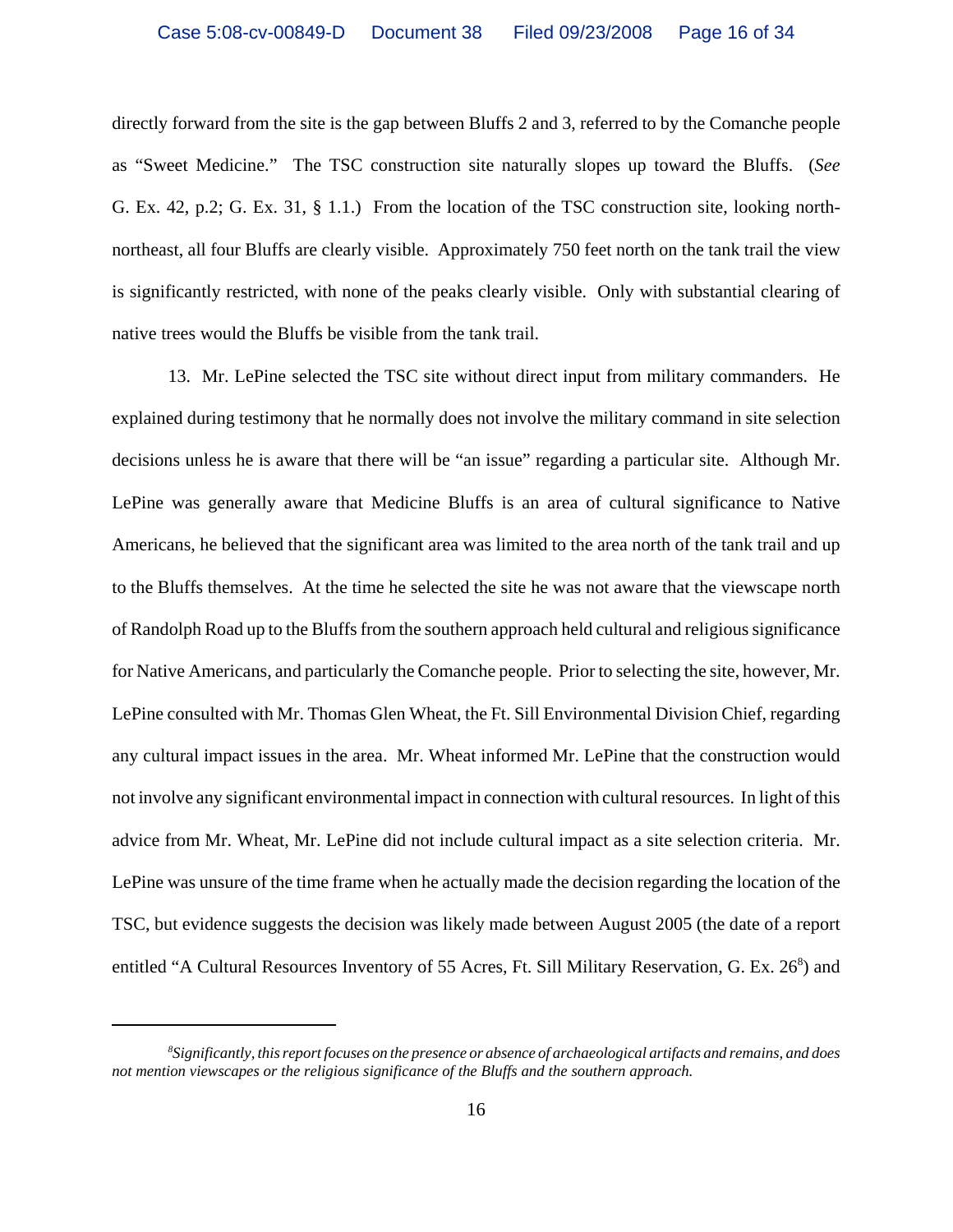October 25, 2006 (the date of the pre-Charrette meeting held to "prepare the groundwork for the TSC Design Charrette"; P. Ex. 187, p.2).

14. Although Mr. LePine did not consider any alternative sites for the TSC on the basis of cultural and religious impact to Native Americans in the area, he did consider at least one alternative location when applying his site selection criteria. Mr. LePine considered a site about 2,500 feet west of the selected site along Randolph Road. The alternative site is just west of the Regional Confinement Facility, and thus is outside of the area of the remaining open southern approach to the Bluffs. The site apparently meets all three of Mr. LePine's criteria (*See supra*, ¶ 11), but was considered by him to be somewhat inferior to the selected site on the basis of availability of utilities. However, some evidence suggests that the alternative site is in fact superior to the selected site in terms of expense of construction (*see* P. Ex. 203, email suggesting the alternative site "may have been a better site from a site construction perspective with less costly site features"). Further, although as a matter of policy use of existing facilities must be considered before deciding on new construction, Mr. LePine did not seriously consider using the nearby Regional Confinement Facility as additional warehouse space, even though it will be vacated in 2010 as a result of the BRAC realignment. Mr. LePine stated that he did not believe the confinement facility structures would be suitable, but also acknowledged that he is not aware of the specific configuration of its several buildings.

15. Mr. Wheat, who has held his current position since 2001, testified that because of his "past experience" he knew that viewscapes would be an important issue in connection with the TSC project. Indeed, the minutes of the October 25, 2006 pre-Charrette<sup>9</sup> meeting regarding the TSC contain the following statement: "Medicine Bluffs, which are located north of the proposed site beyond the tank

*<sup>9</sup> A "Charrette" meeting is a pre-construction discussion between the end-user and the construction and design team regarding the design and construction of a structure.*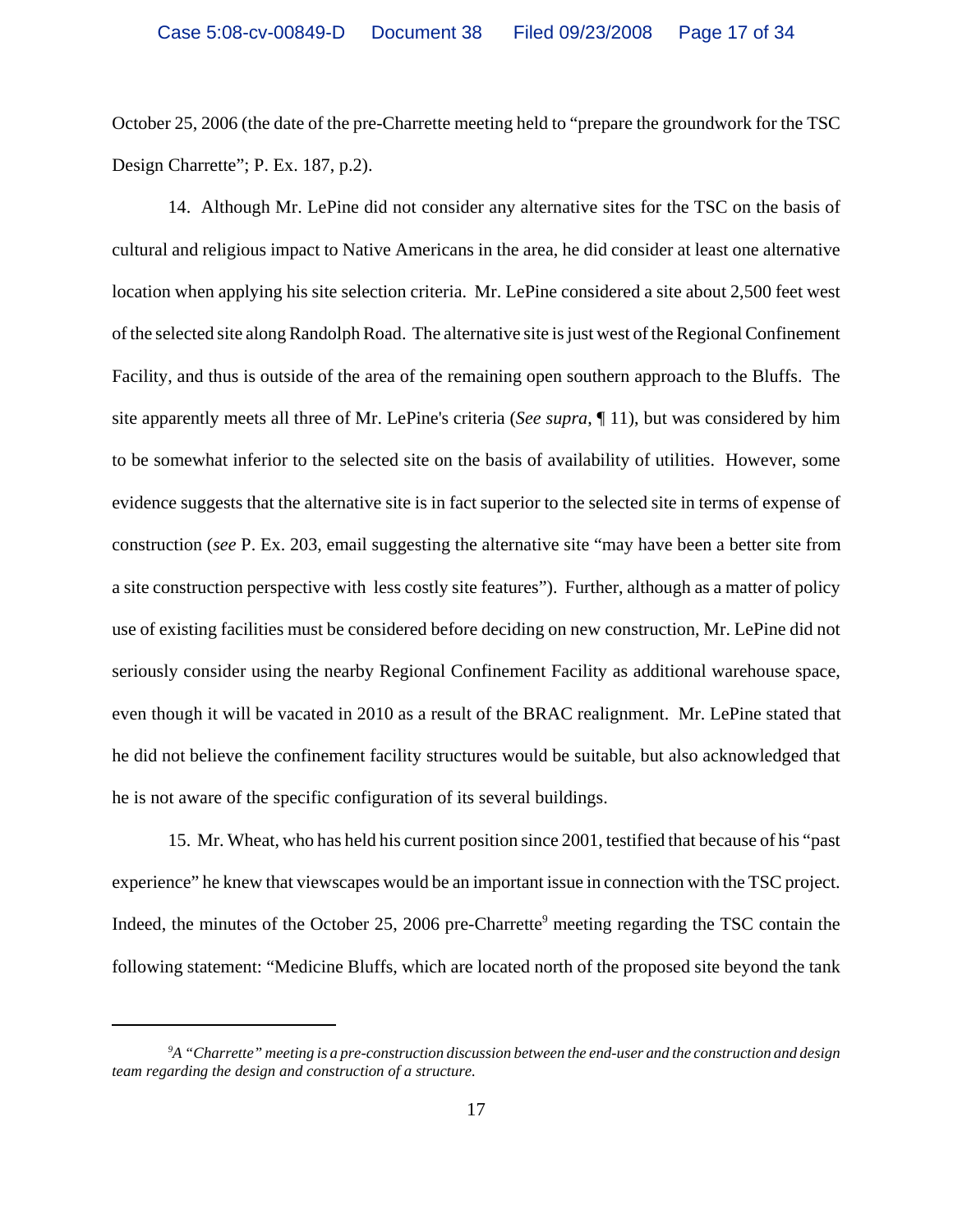trail, are sacred to the Indian Nation. Maintaining an acceptable viewscape from these hills will be critical from the point of view of cultural resources, since [the TSC] will be built in part of remaining open space south of the bluffs." (P. Ex. 187, p. 5.)

16. On September 14, 2006, Defendants, through a contractor, mailed to the Comanche Nation the draft Final Environmental Assessment and draft Finding of No Significant Impact regarding all of the BRAC-related projects on Ft. Sill. (G. Ex. 4; G. Ex. 82; G. Ex. 83.) The draft Environmental Assessment (G. Ex. 82) is a 168- page document, including attachments. The document identifies the TSC as a BRAC project but does not describe its precise proposed location. A map of proposed locations appears at page 2-3, but it does not identify the location of the Bluffs, and does not accurately reflect the location of the TSC (the TSC is depicted at the far southeast corner of the rectangular, 55 acre box – not the actual location determined by Mr. LePine). The draft Environmental Assessment anticipates the subsequent formal consultation required by the National Historical Preservation Act, and contains this statement at page ES-5 under the heading "Cultural Resources": "Before Fort Sill would begin construction activities, it would identify historic properties, determine whether adverse impacts would occur, and develop mitigation measures, all in consultation with the Oklahoma SHPO [State Historic Preservation Officer] and appropriate federally recognized tribes." (G. Ex. 28.)

17. The Environmental Assessment and Finding of No Significant Impact became final in November 2006. (G. Ex. 28; G. Ex 30.) Although a number of comments and concerns from the Comanche Nation were received and addressed by Ft. Sill, they mainly concerned issues relating to the potential impact on burial sites of the Comanche people.<sup>10</sup> Because Ft. Sill environmental officials

*<sup>10</sup> Contemporaneous with the comment period regarding the Environmental Assessment, a contentious matter arose between Ft. Sill and the Comanche Nation in connection with the unearthing of human remains and artifacts during construction of a Ft. Sill housing project.*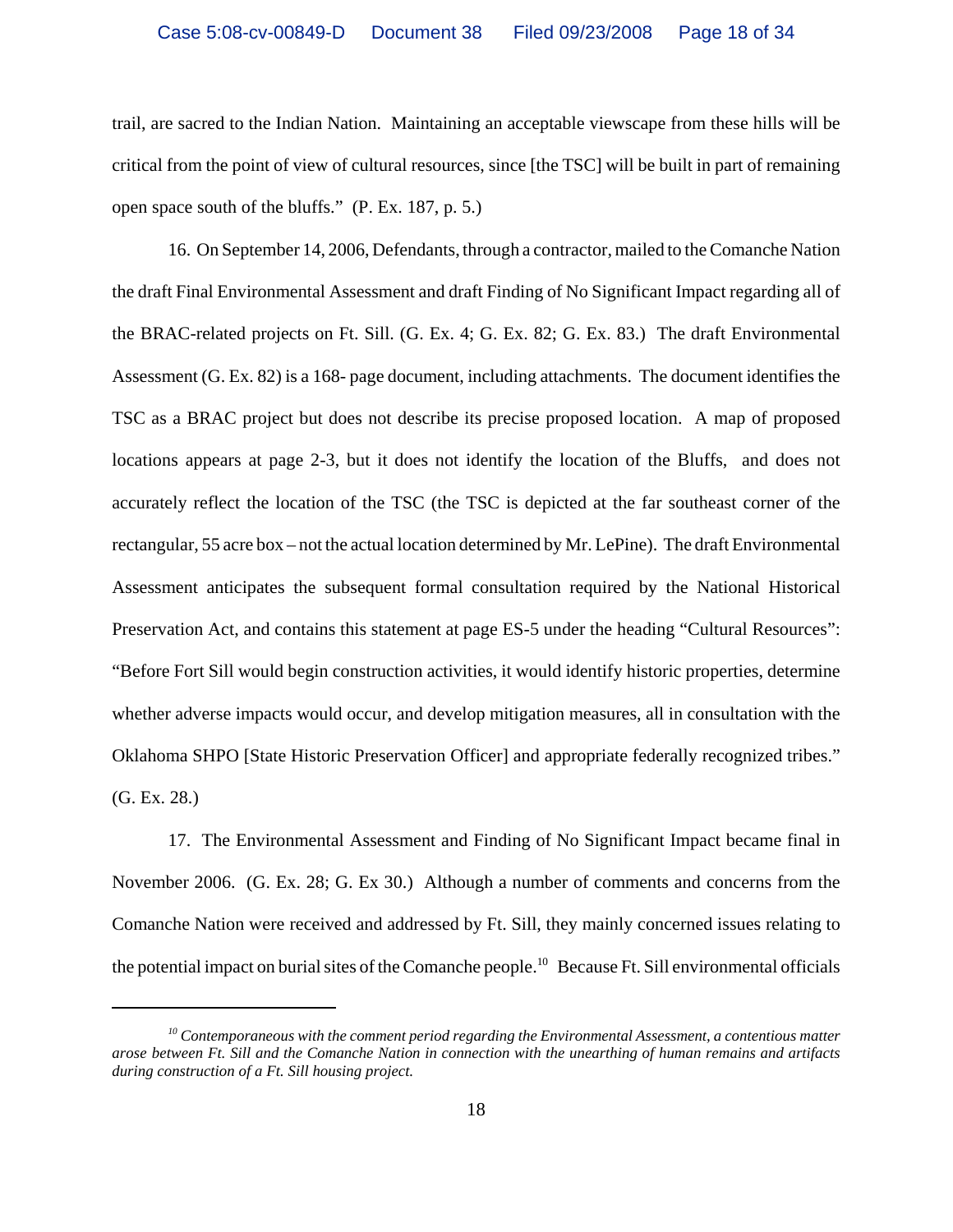generally viewed these communications as relating to non-BRAC projects, they were not deemed an impediment within the context of the BRAC Environmental Assessment. (*See, e.g.*, G. Ex. 28, Appen. C.) Nevertheless, as Defendants point out, Lelain Wait, a Museum Program Assistant with the Comanche Nation, sent an email in October, 2006 stating that the Comanche Nation "does not have any concerns or issues with the location [of proposed construction in the 55 acre area]." (G. Ex. 28, Appen. C.) However, the remainder of Ms. Wait's email clearly demonstrates that the subject matter of her inquiry was human remains or archeological artifacts. This fact is made more clear by Ms. Wait's earlier letter of September 25, 2006 to the Ft. Sill Garrison Commander at that time, COL John Uberti. Ms. Wait states in her letter that she is unfamiliar with the location of the proposed construction addressed in the Environmental Assessment, and would like additional information. She goes on to describe several areas of concern to the Comanche Nation which "have been orally indicated by the Comanche Elders as possible burial sights for unmarked graves." (G. Ex. 28, Appen. C.) Similarly, an October 17, 2006 letter from Comanche Nation Chairman Wallace Coffey to Mr. Wheat objecting to the finalization of the Environmental Assessment and the Finding of No Significant Impact until after the NHPA's consultation requirements were met, was treated generally as a concern about unmarked graves and archeological sites and was, for the most part, dismissed. (G. Ex. 28, Appen. C.)

18. Mr. Towana Spivey is the Director and Curator of the Ft. Sill Museum, and has held that position since 1982. Mr. Spivey is generally regarded as an expert on the history of Ft. Sill, and is further regarded as an extremely knowledgeable person concerning areas of Native American cultural and religious significance within the Ft. Sill installation. Mr. Spivey's input on the potential impact of construction near Ft. Sill historic sites has often been sought by commanders and other Ft. Sill officials. In June of 2007 Mr. Spivey became concerned about a rumor he heard regarding potential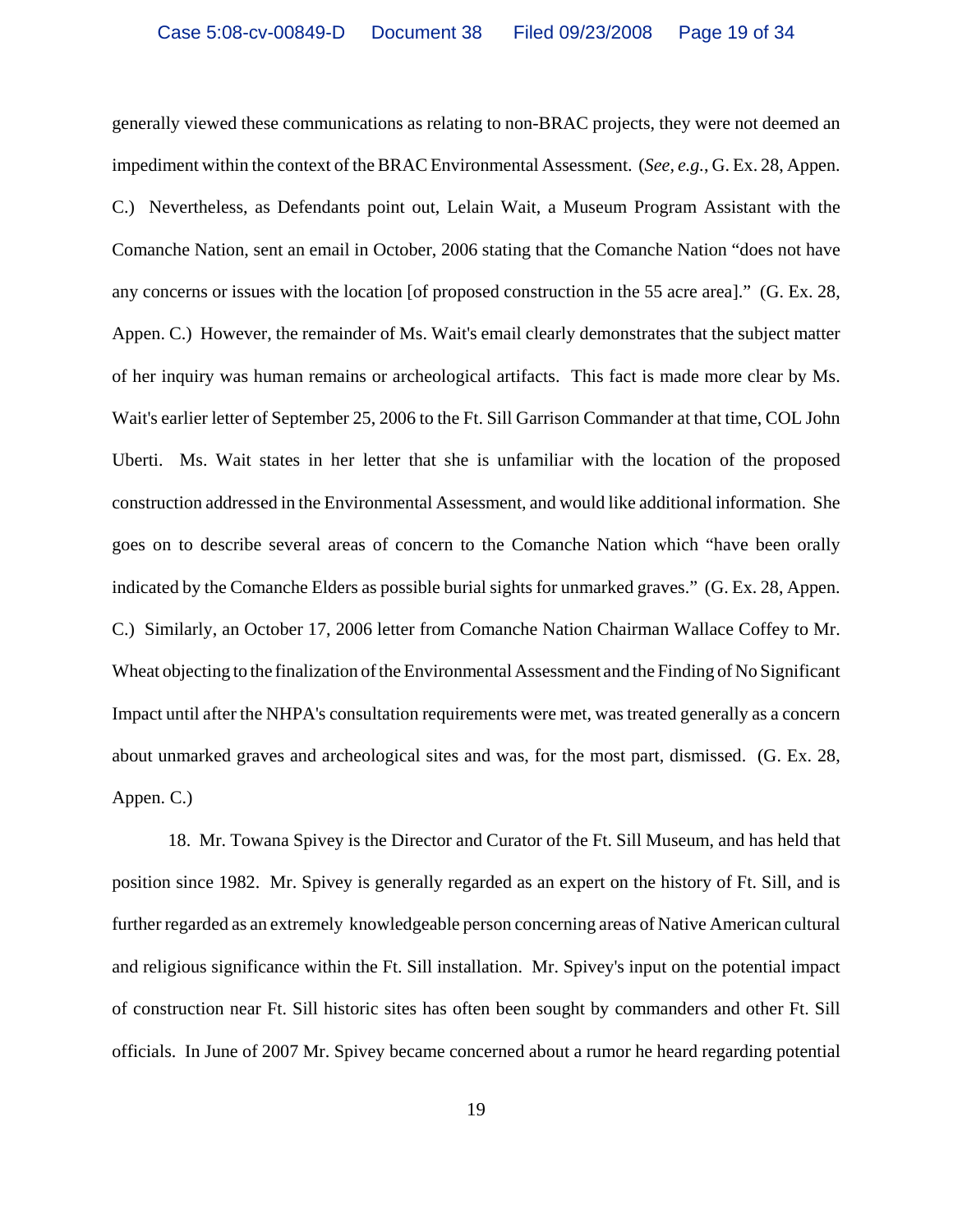construction near Medicine Bluffs. He sent the following email to Mr. Wheat on June 25, 2007:

Glen, I am hearing rumors about a new TSC facility on the north side of Randolph Road near the Medicine Bluffs. Is this true? If so, how did that ever get cleared? We have always tried to protect the area north of Randolph Road because once they start building there, that will become the excuse for additional buildings. Please say it ain't so!

(P. Ex. 14 - C.) Mr. Wheat did not respond.

19. Having received no response to his concern, Mr. Spivey next sent a detailed email to Mr.

Timothy Haymend, who passed it on to Mr. Burl Ragland, Deputy Director of Public Works at Ft. Sill

(now retired), who in turn passed it on to Mr. LePine for comment. Mr. Spivey's July 19, 2007 email

stressed the impact the TSC construction would have on the viewscape of the Bluffs from the southern

approach, and underscored the cultural and religious significance of the Bluffs to Native Americans.

(P. Ex. 14-D, Spivey email.) Mr. Spivey's email included the following statements:

Construction in this location will definitely have an adverse impact on the viewscape of the Medicine Bluffs, a site that is extremely significant to the founding of Fort Sill and also to the religious beliefs of the Southern Plains Tribes.

\* \* \*

This site has long been regarded as a sacred site by the Comanche, Kiowa, and Plains Apache Indians ... . Individual sweat lodges, as well as camps of Kiowas and Comanches were strategically located in the basin facing the Bluffs to maximize this resource. Tribal people continue to this day to collect cedar and sage from the immediate area of the Bluffs for use in sacred ceremonies.

\* \* \*

Fort Sill has in the past, demonstrated the foresight to protect the integrity of this site by avoiding any construction north of Randolph Road in this vicinity.

\* \* \*

The current issue involving the TSC facility is the fact that it is located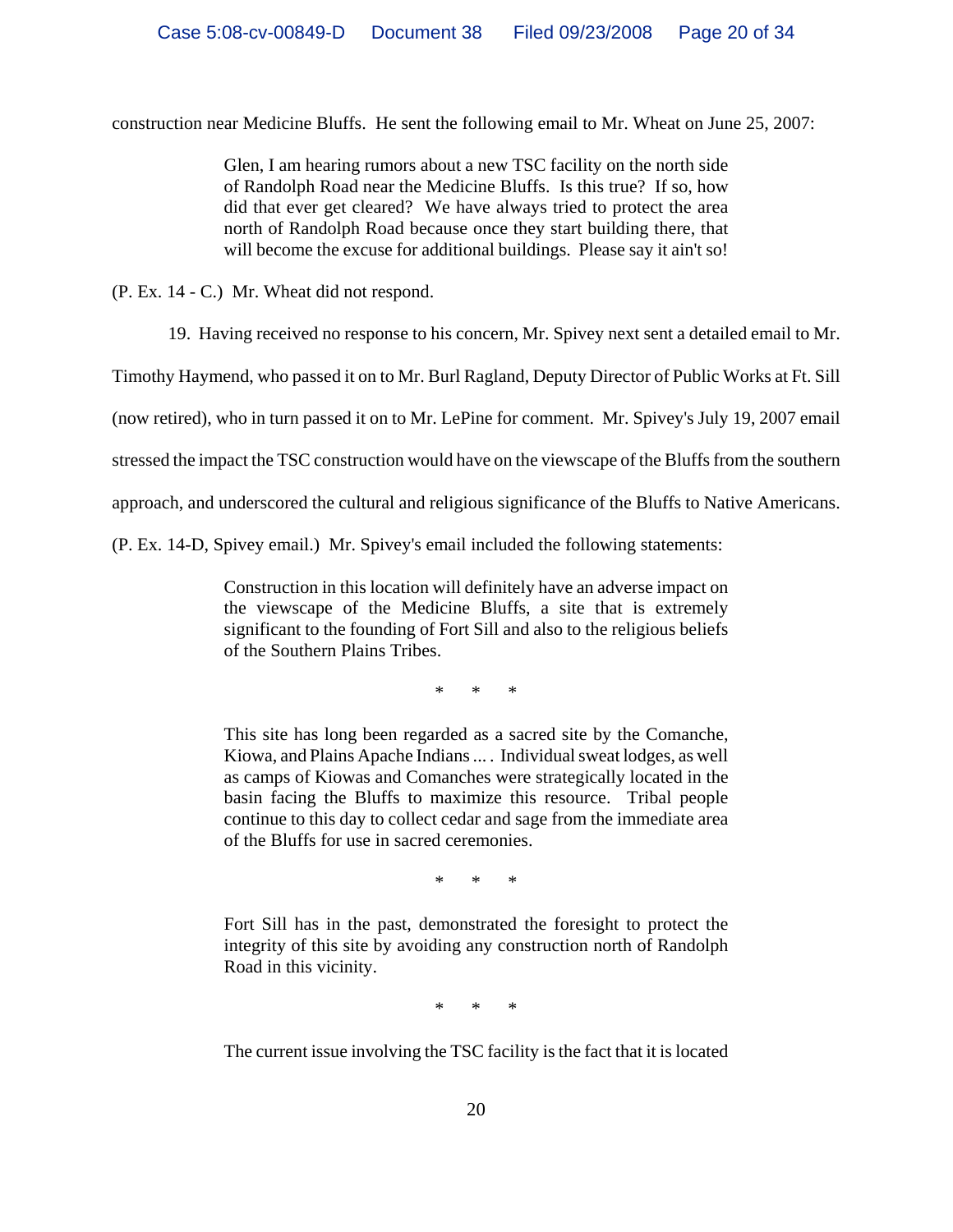outside the official boundary of the Medicine Bluffs Historic site but it will still have an adverse impact on the "viewscape" of the Bluffs.

\* \* \*

The fact that construction may not directly infringe on [the Bluffs'] official boundary does not change the negative impact resulting from nearby construction. There are other suitable locations available for the TSC facility. There are no other Medicine Bluffs.

(P. Ex. 14-D, excerpted here.)

20. On July 23, 2007 Mr. Spivey's email was forwarded by Mr. LePine to Mr. Wheat. That

same day Mr. LePine forwarded the email to Mr. Walter Garner, Program Manager, Army Corps of

Engineers, Tulsa office, who served as the "facilitator" for the TSC project. On July 24, 2007 Mr.

Garner commented in an email "Interesting read. We may lose the approved site for the TSC that is

currently nearly 35% designed!!!" (P. Ex. 14-F.)

21. Also on July 23, 2007 Mr. Wheat responded by email to Mr. Ragland, Mr. Haymend, and others, including Mr. LePine, citing the November 2006 Environmental Assessment as a basis to mitigate concern over the Spivey email. Mr. Wheat stated in part:

> The new TSC warehouse and new DRMO are both going in East of the [Regional Confinement Facility] and North of Randolph Road in the Posts BRAC Implementation Plan. Both of these projects were specifically addressed in the Environmental Assessment for Implementation of BRAC at Fort Sill which was completed on 09 November 2006. The EA as [sic] staffed with the SHPO, the Native American Tribes affiliated with Fort Sill and the Post Museum. To date no negative comments have been received other than those contained in Mr. Spivey's e-mail below. The facilities will not be visible from the north side of the bluffs and will not dramatically affect the view to the south from the top of the bluffs.

(P. Ex. 14-G.) However, the Final Environmental Assessment (G. Ex. 28) never mentions viewscapes – the central point of Mr. Spivey's email – as a matter of potential impact. Further, Mr. Spivey's concerns focused on the southern approach area and the impact on the viewscape looking up to the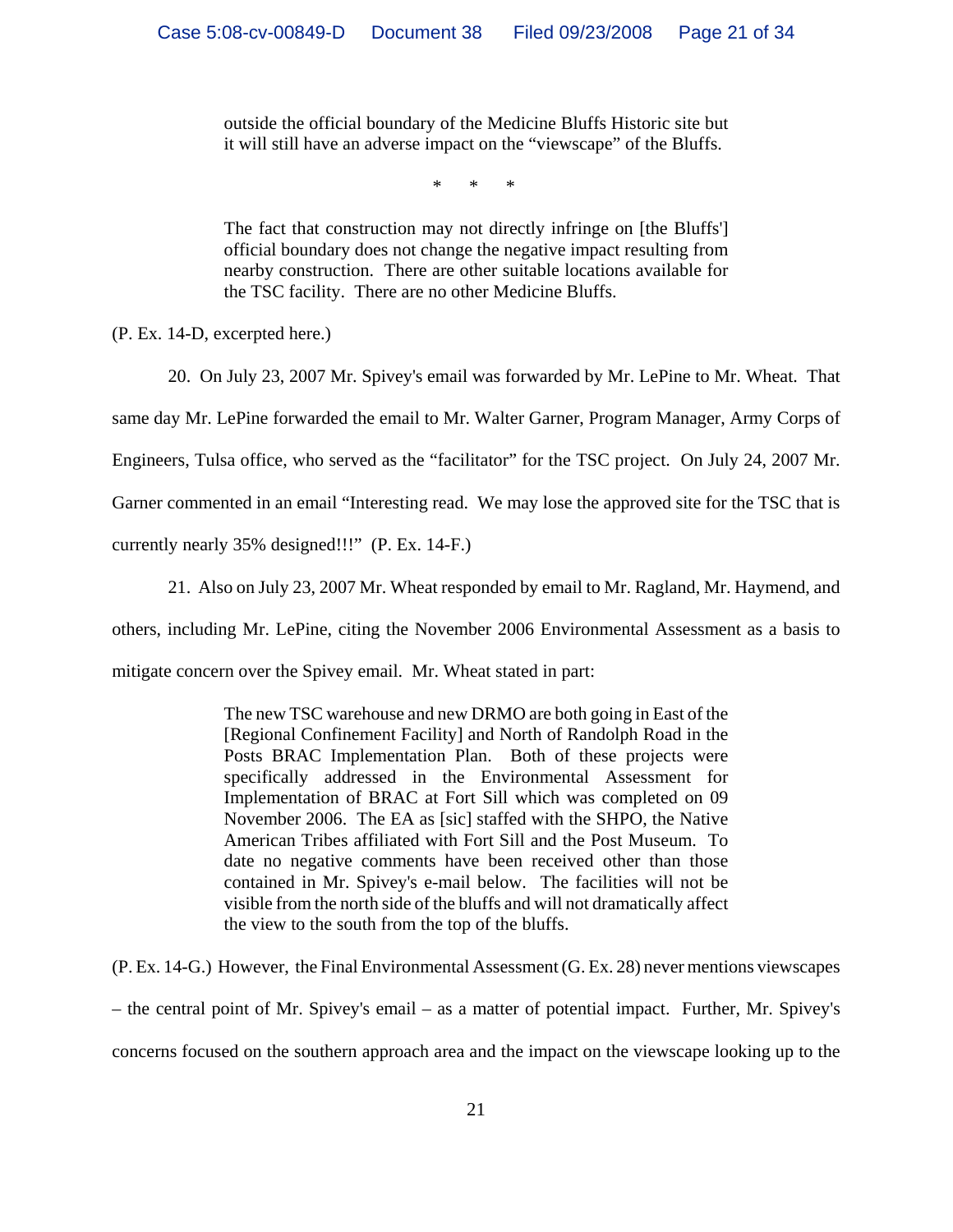Bluffs ("... it will still have an adverse impact on the 'viewscape' *of the Bluffs*" (emphasis added)); Mr.

Wheat's comments address only the view from the top of the Bluffs looking south. (P. Ex. 14-G.) Mr.

Wheat did not respond directly to Mr. Spivey at that time.

22. On August 9, 2007 Mr. Spivey observed a drilling rig taking soil samples at the TSC

construction site. On August 10, 2007 he sent another email to Mr. Haymend, with copies to Mr.

Ragland and Mr. Wheat. Mr. Spivey stated in part:

I believe this is an unwarranted incursion into the Medicine Bluffs Historic Site area and should be avoided. ... I am also concerned whether the various tribal Historic Preservation Offices were advised and/or able to comment on this project. . . . [A]pparently inadequate consideration was given for an adverse impact on the historic viewscape of the Medicine Bluffs.

(P. Ex. 14-H, excerpted here.)

23. Also on August 10, 2007 Mr. Spivey sent yet another email to Mr. Wheat in which he

again warned against construction in the southern approach area of the Bluffs. Mr. Spivey stated in

part:

It has been a long standing practise [sic] of the Post to avoid this area with any construction irregardless of the exact boundary due to the visual impact it will most definitely have on the Medicine Bluffs Historic Site.

While the 310 ft. vertical, north face of the Bluffs is the most picturesque angle, the backside of the bluffs is of equal historical concern. As I stated earlier, in the past we have considered other projects on the south side of the Bluffs as an incursion and have avoided this problem. There are many reasons (too numerous to mention here) for concern about the viewscape south of the Medicine Bluffs.

Judging from the inquiries we are receiving lately, I feel certain the tribes did not realize the proximity of this construction to the Medicine Bluffs.

(P. Ex. 14-I, excerpted here.)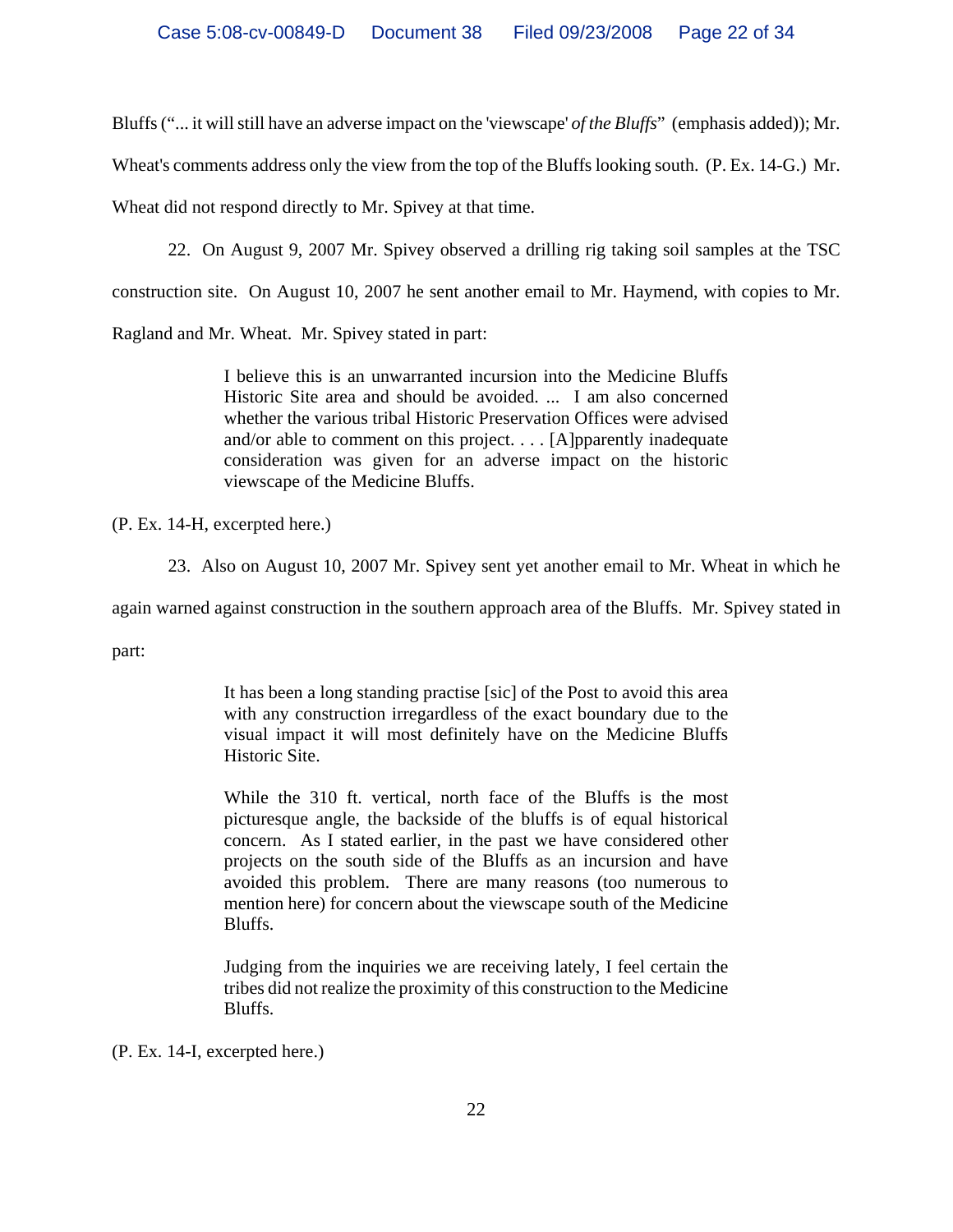24. Mr. Spivey's initial July 19, 2007 email, and most of the subsequent chain of emails from Spivey, were passed on to the current Ft. Sill Garrison Commander, COL Robert Bridgford, on August 10, 2007. As Garrison Commander, COL Bridgford is responsible for all facilities on the installation, including the TSC. COL Bridgford, a highly experienced senior Army officer, decided to go to the top of the Bluffs and observe the situation for himself. He did so that same day, and took with him Mr. Haymend, Mr. Wheat, and Mr. Kevin Christopher (a Cultural Resources Technician in Wheat's office). COL Bridgford considered the view from the top of the Bluffs to the south toward Randolph Road. He directed Mr. Wheat to "get with the tribes" and find out what their viewscape issues were; Mr. Wheat stated that the Section 106 consultation process was getting under way, and COL Bridgford told Mr. Wheat to get back to him about any issues. Mr. Wheat did not report back to COL Bridgford regarding any viewscape issues. COL Bridgford testified that he did not have a complete understanding of the religious significance of the southern approach to the Bluffs, and the significance of the viewscape issue, until he heard the testimony of the Comanche Nation members at the preliminary injunction hearing.

25. That same day – August 10, 2007 – the NHPA Section 106 notice letter was sent out to numerous consulting parties and potential consulting parties, including the Comanche Nation. (G. Ex. 16.) The letter was prepared by Mr. Christopher and signed by Mr. Wheat. Despite the numerous concerns raised by Mr. Spivey, and despite the recognition of viewscape issues in connection with construction on the last "remaining open space south of the bluffs" as early as the pre-Charrette meeting in October 2006, the Section 106 letter made no mention of the Bluffs or viewscapes to the Bluffs; nor did it provide the precise location for the new TSC warehouse.<sup>11</sup> The Section 106

*<sup>11</sup>In an attachment to the letter the entire 55-acre rectangular box is identified as the area of interest. Also included with the Section 106 letter was the 35% Conceptual Design Analysis for Training Support Center Warehouse (G. Ex. 31), an approximate inch-and-a-half thick technical document detailing many aspects of the design and*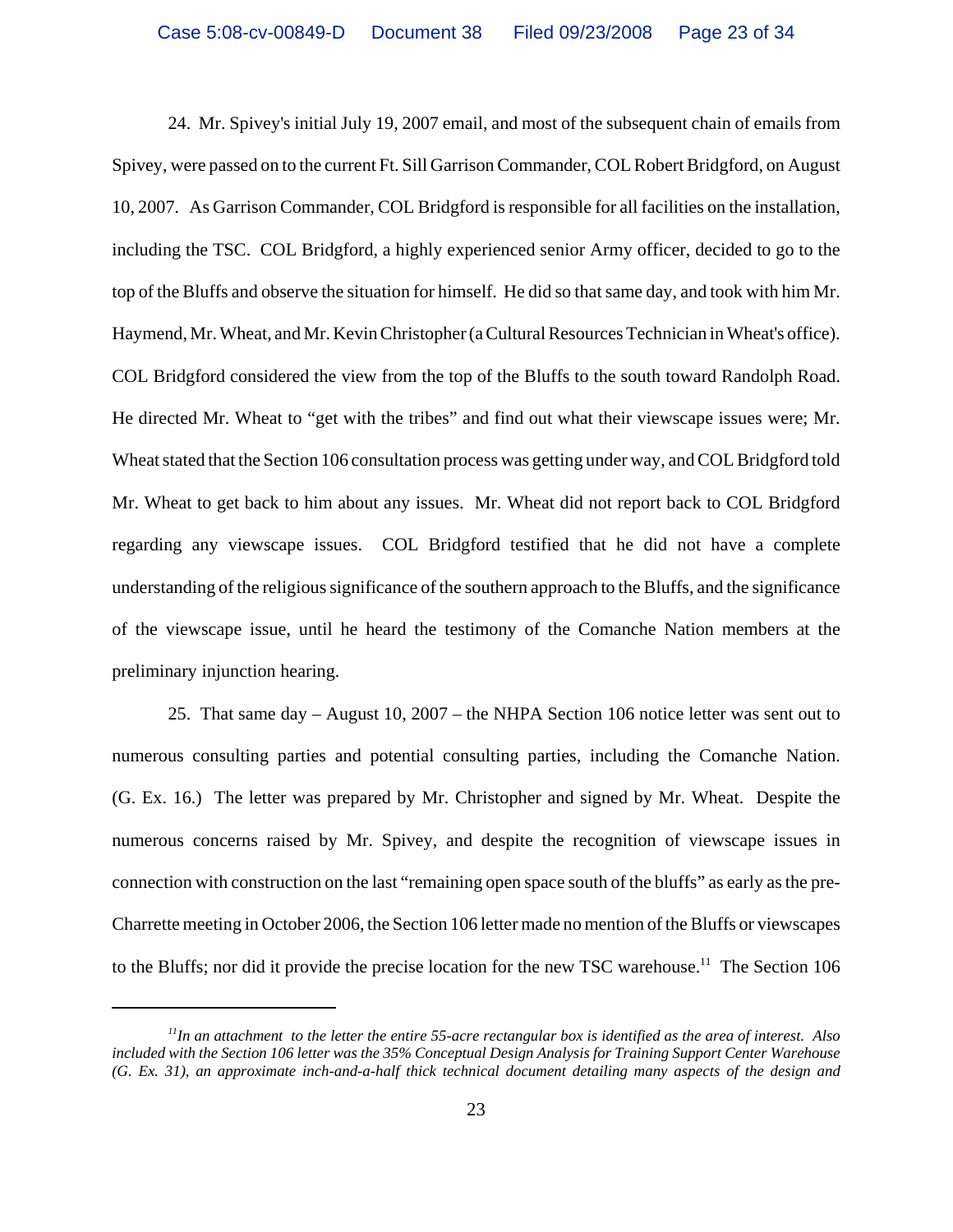letter does, however, state the conclusion of the Army that "[t]he area of the undertaking has been determined to be clear of any cultural resources," and that "[t]he undertaking has been determined to have no effect on the Traditional, Cultural and Religious land and or historic structures... ." (G. Ex. 16.) The letter allows for a 30 day comment period.

26. A close reading of the 35 % Conceptual Design Analysis (G. Ex. 31) attached to the Section 106 letter reflects that, in addition to the TSC warehouse, a Defense Reutilization Management Office ("DRMO") facility is also planned for the same general area north of Randolph Road within the southern approach to the Bluffs.  $(G. Ex. 31, § 1.1.)$  The DRMO facility is expected to cover an area of about 20 acres within the 55-acre rectangular box north of Randolph Road. Testimony further revealed that land within the same 55 acre area has been "notionally" set aside for a new fire station. Further, as a consequence of the construction of the TSC warehouse, "it was assumed that the number of lanes in Randolph Road would double as this area of the Ft. Sill cantonment area is built up, and that the widening of the road would take place on the north side of the road." (G. Ex. 31, § 8.2.)

27. The Section 106 letter (G. Ex. 16) was silent regarding the related and future construction expected in the area of the southern approach to the Bluffs, and there is no evidence that the cumulative impact of these projects was discussed with the Comanche Nation or any other consulting party.

28. Mr. Wheat testified that he delegated to Mr. Christopher the duty of direct consultation and follow-up with the Comanche Nation. Mr. Christopher testified that he did not become aware of the July 19, 2007 Spivey email until about a week after the Section 106 letter was mailed (the Section 106 letter was mailed on August 10, 2007). Nevertheless, he did not follow up with anyone regarding the

*construction of the TSC. Additionally, a CD Rom containing blueprints of the building and location information was included with the letter. (G. Ex. 81.)*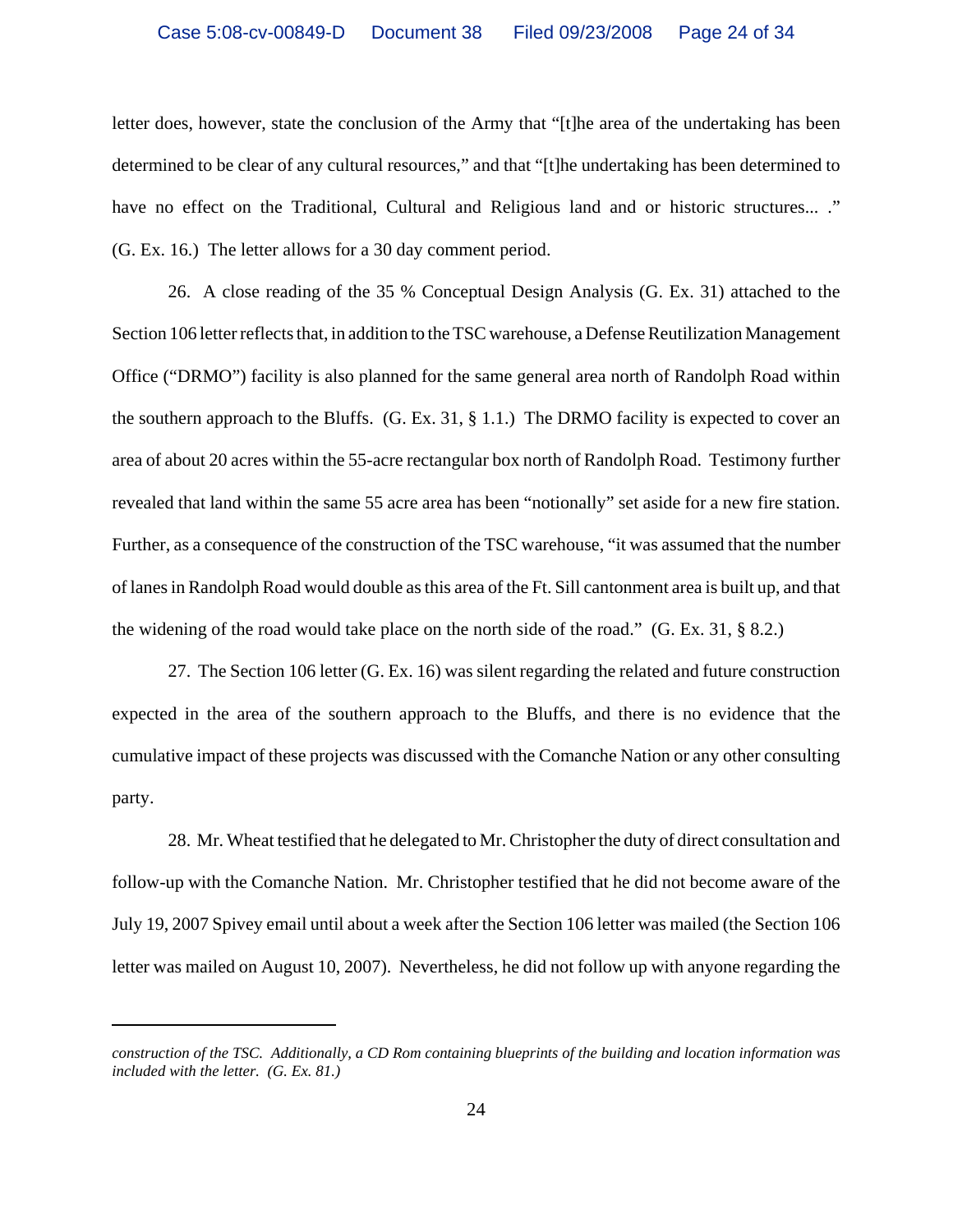concerns set forth by Mr. Spivey. Moreover, on August 16, 2007, Mr. Christopher received an email request from Ms. Ruth Toahty with the Comanche Nation asking for additional information regarding the Environmental Assessment for the DRMO project, and specifically inquiring about how close the project would be to Medicine Bluffs and the "Isolated Burial site." (P. Ex. 156.) Mr. Christopher responded, in pertinent part:

> The BRAC EA covers the DRMO. The DRMO is referred to in the BRAC EA as the RIPL. The distance between the Isolated grave and the RIPL/DRMO is approximately 2,820 feet. The distance as as [sic] measured on GIS shown the bluffs *to the back of* the DRMO/RIPL at approximately 2,150 feet.

(P. Ex. 156 (emphasis added).) Later, on October 24, 2007, Ms. Toahty wrote to Mr. Wheat, again voicing a concern about the proximity of the DRMO site (which is planned to be just to the west of the TSC) to Medicine Bluffs. Ms. Toahty stated in part: "I received a phone call from the Chairman of my NAGPRA [Native American Graves Protection and Repatriation Act] Board and he was very disturbed about the project. He feels that it is just to [sic] close to Medicine Bluff, being that is one of our sacred sites." (G. Ex. 20.) Despite these contacts, Mr. Christopher did not engage any official with the Comanche Nation on the issue of viewscapes to the Bluffs.

29. During the 30 day period following the mailing of the Section 106 letter, the Army received a letter from the Oklahoma Archeological Survey stating that no archaeological materials would likely be encountered during the construction. The letter, addressed to Mr. Wheat, concludes by stating "you are reminded of your responsibility to consult with the appropriate Native American tribe/groups to identify any concerns they may have pertaining to this undertaking and potential impacts to properties of traditional and/or ceremonial value." (G. Ex. 18.) Mr. Wheat also received a letter dated September 6, 2007 from the Oklahoma Historical Society, Ms. Melvena Heisch, Deputy State Historic Preservation Officer. Ms. Heisch states in the letter her conclusion that "there are no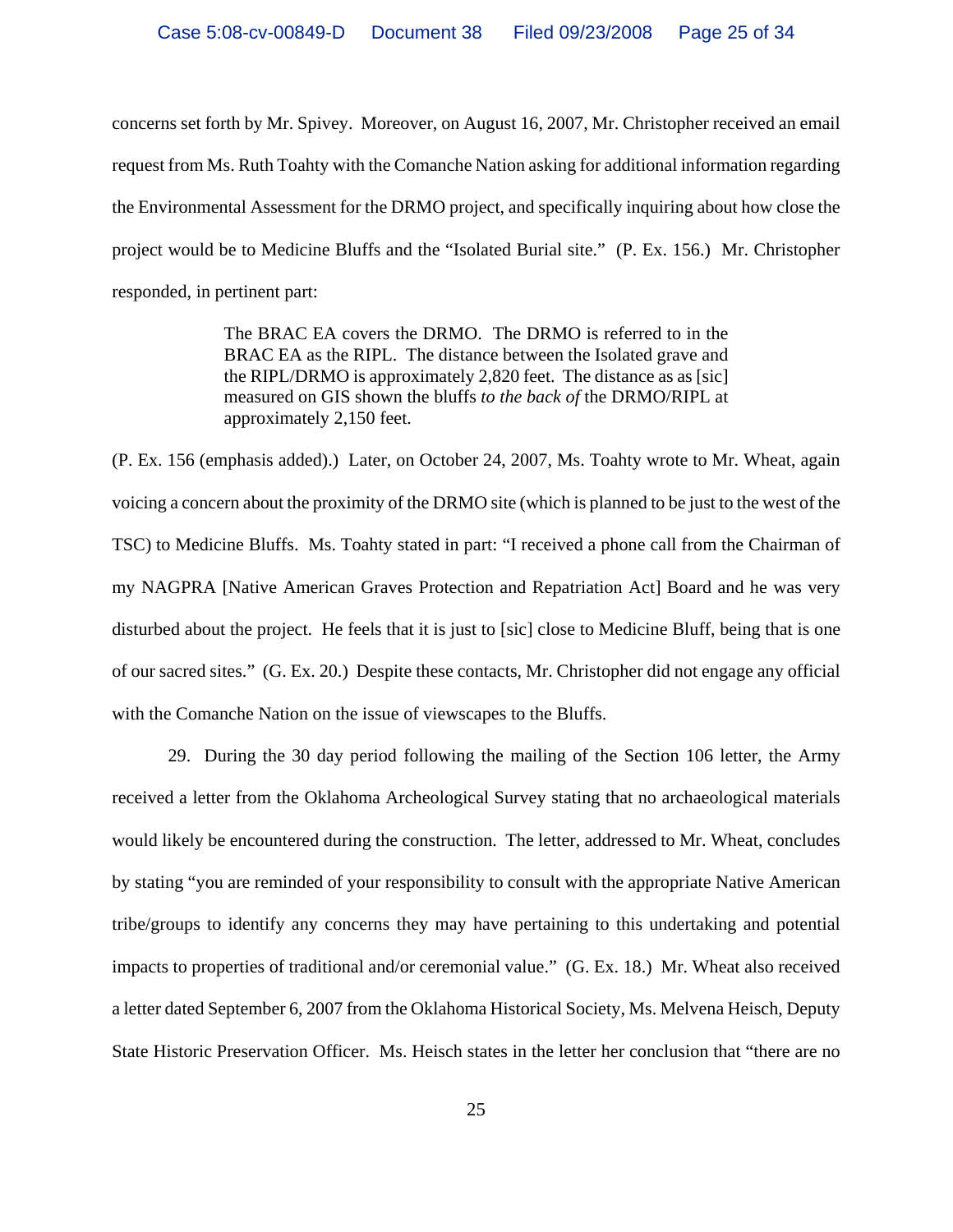historic properties affected by the referenced project." (G. Ex. 19.) Ms. Heisch testified during the preliminary injunction hearing. In her testimony she stated that her office considers cultural practices in its assessment to the extent that the State Historic Preservation Office understands the existence of the practices. However, regarding the significance of the Medicine Bluffs viewscapes, her understanding was that the important views were from the base of the Bluffs looking up, and from the top of the Bluffs looking north. She further testified that if the evidence established that the traditional Native American religious practice in the area is to approach the Bluffs from the south and ascend the Bluffs from that side, it could affect her opinion of the TSC project.

30. Also during the 30 day comment period the Army Corps of Engineers project facilitator

for the TSC, Mr. Garner, sent an email to Mr. Andy Cueto, with copies to multiple recipients including

Mr. Wheat and Mr. Christopher. In the September 7, 2007 email Mr. Garner stated:

 $[T]$ he EQD Chief<sup>12</sup> and I came to the conclusion that we need to avoid all the "arrows" we can from the Tribes and from  $SHPO<sup>13</sup>$ . The bubble skylights are a show stopper if we keep them in the design as we will have to go back to SHPO and the Tribes and offer them another 30 day review period and another window of opportunity to delay or change the project. Help us avoid going back to them with this type of skylight. Please Delete the bubble type skylights and design flush mount skylights or panels. This should lower the cost as well .... [J]ust annotate SHPO concern on skylights and press on.

(P. Ex. 198 (explanatory footnotes added).)

31. Early in 2008 the protestations from the Comanche Nation regarding the TSC intensified. On February 15, 2008, Mr. William G. Voelker, Comanche Nation NAGPRA Chairman, wrote to Major General Peter Vangjel, Commanding General of Ft. Sill, complaining that "Medicine Bluff [sic],

*<sup>12&</sup>quot;EQD" presumably refers to Environmental Quality Division, which is Mr. Wheat's office.* 

*<sup>13&</sup>quot;SHPO" refers to the State Historic Preservation Office where Ms. Heisch serves as the Deputy State Historic Preservation Officer.*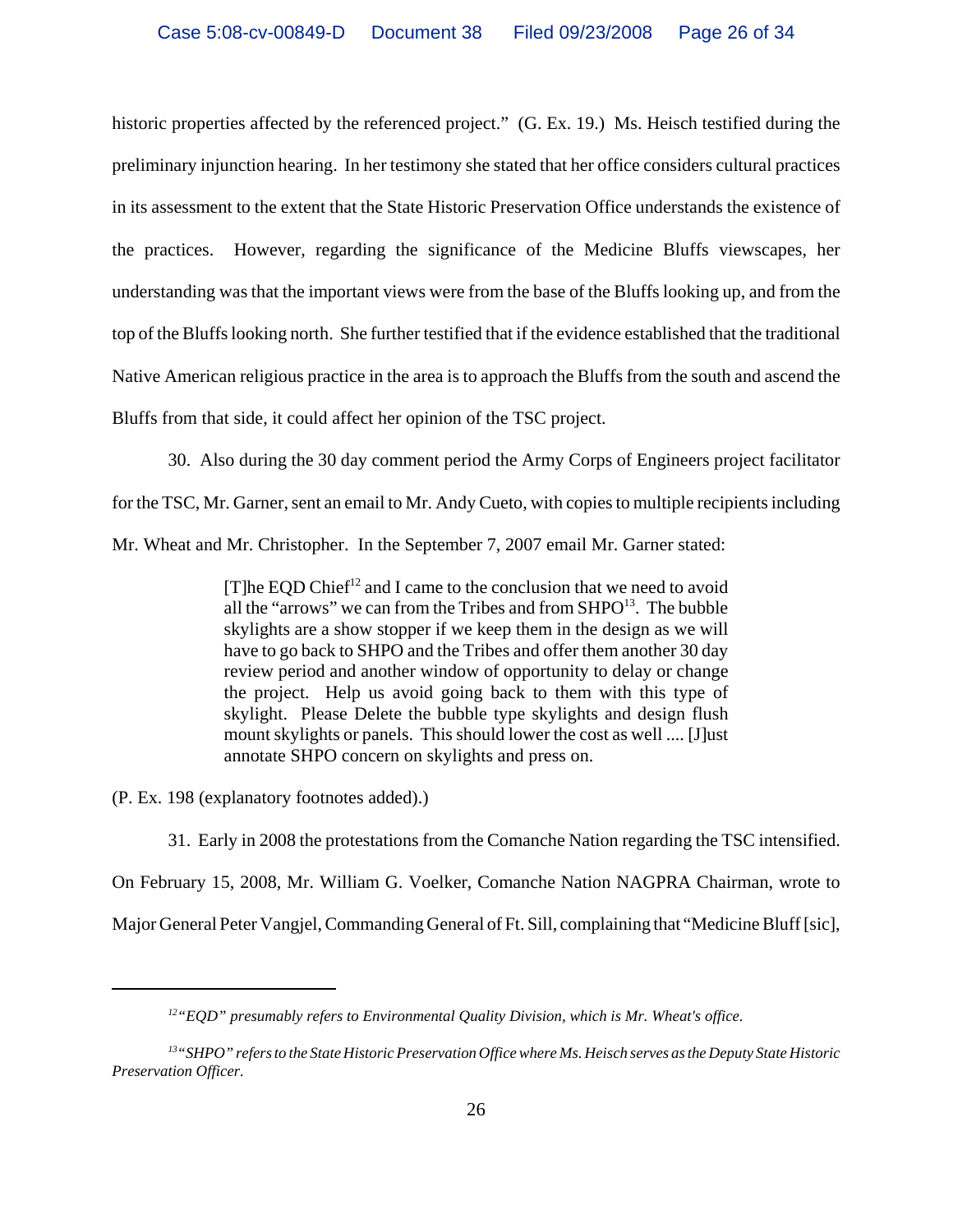a well known unique geological feature of Fort Sill which is a place of immense spiritual and healing 'medicine' to the Comanche and other tribes alike has been placed in eminent danger by construction plans which stand to impact this sacred site for all time." (G. Ex. 21.) COL Bridgford responded in writing to Mr. Voelker on April 8, 2008. COL Bridgford stated that the TSC site was "specifically addressed" in the Environmental Assessment, and that the Comanche Nation failed to express "any issues or concerns with the property described in your letter." (G. Ex. 22.) COL Bridgford went on to state that the Section 106 "consultation letter" was sent to the Comanche Nation on August 10, 2007, and "no response was received from the Comanche Nation." COL Bridgford concluded that "Fort Sill has fulfilled its responsibility to make a reasonable and good faith effort to consult with the Comanche Nation. ... The Comanche Chairman's decision not to reply to our 106 consultation letter of August 10, 2007 along with Ms. Wait and Chairman Coffey's assertions in response to the BRAC EA are sufficient to satisfy me that the Comanche Tribe was given ample opportunity to comment on this undertaking." COL Bridgford informed Mr. Voelker that the TSC project would proceed. (G. Ex. 22.)

32. In May 2008 Mr. Voelker responded in writing to COL Bridgford, again objecting to the TSC project and the lack of good faith consultation. (G. Ex. 23.) Later, in July 2008, a similar letter was sent to COL Bridgford and signed by the entire Comanche Nation Business Committee. The letter stated the Comanche Nation's opposition to the TSC construction, and requested the selection of an alternative location. (G. Ex. 24.)

33. During July and August 2008 efforts were made by both sides to reach an acceptable compromise, including a face-to-face meeting at the TSC construction site, but without success. This litigation ensued.

34. Defendants estimate that they incur \$1,500 to \$2,000 per day in delay-related costs each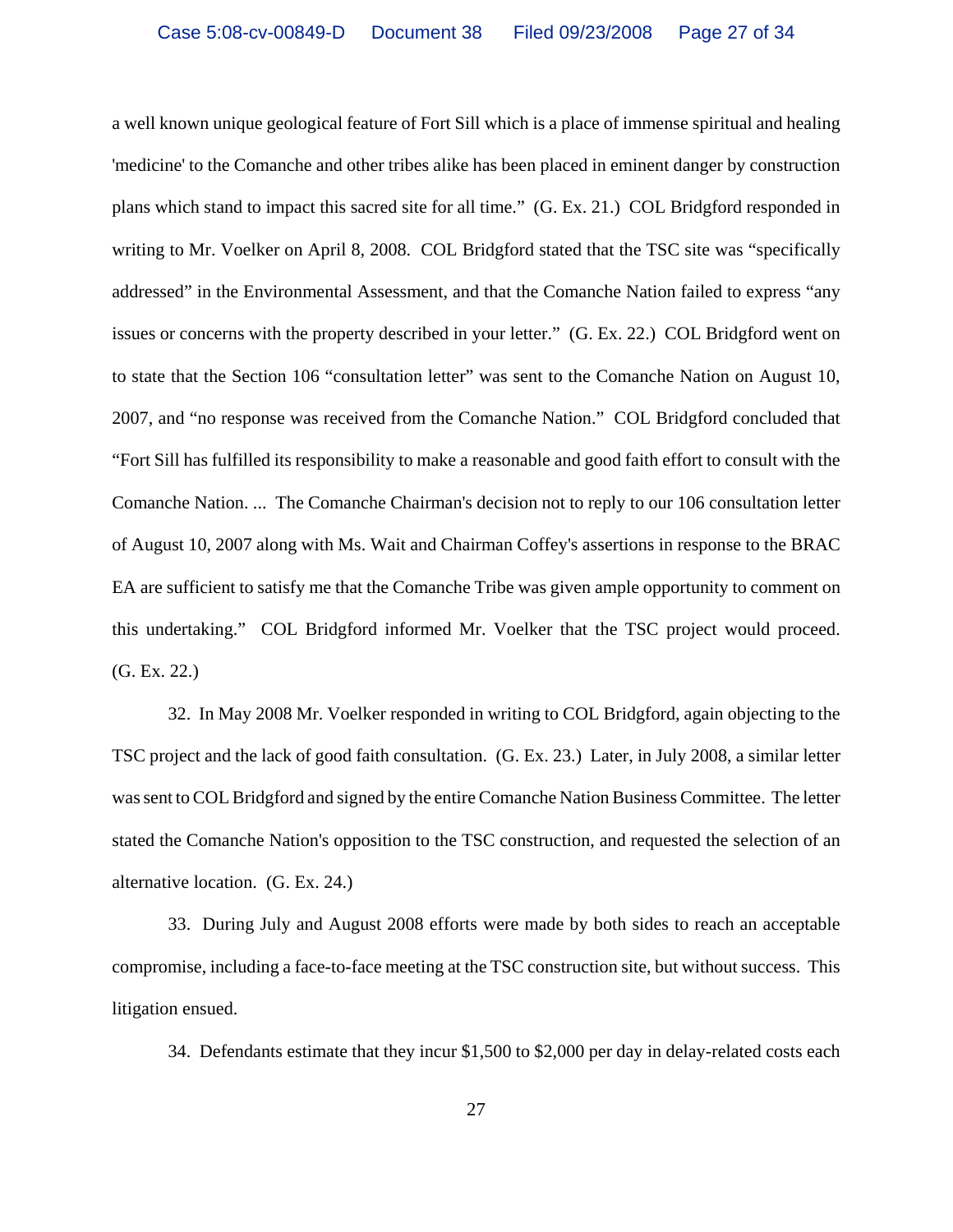day the TSC construction is enjoined. In the event Defendants choose to terminate the contract, related termination costs could equal approximately 40% of the contract price, but an accurate estimate of such costs is difficult based on the information presently available to Defendants. Further, if the current contract is terminated it is possible that the BRAC funds tied to the contract could be redistributed to other installations to pay for other BRAC-related projects.

### V. Conclusions of Law

In light of the foregoing findings of fact, and the principles of law set forth in Section III, *supra*, the Court makes the following conclusions of law.

1. Plaintiffs have made a clear and unequivocal showing of their entitlement to preliminary injunctive relief, and have established each element necessary for the issuance of such relief, as set forth below.

# a) Substantial likelihood of success on the merits.<sup>14</sup>

Plaintiffs have demonstrated a substantial likelihood of success on the merits of their Religious Freedom and Restoration Act claim. The evidence clearly shows that the southern approach to Medicine Bluffs – the land area north of Randolph Road up to the base of the Bluffs – has historically been, and is today, a sacred site of the Comanche people. Further, this area is the situs of traditional religious practices of numerous Comanches – perhaps hundreds. The practices engaged in by the Comanche people in this land area constitute the sincere exercise of religion as defined under the RFRA. Construction of the TSC warehouse at its current location will impose a substantial burden on the traditional religious practices of the Comanche people in the area of the southern approach to the

*<sup>14</sup>The "modified" standard for preliminary injunctive relief is applicable to this case. Under the modified standard the requirement to show a substantial likelihood of success on the merits is relaxed where the balance of harm* tips decidedly in the movant's favor. Davis v. Mineta, 302 F.3d 1104 (10<sup>th</sup> Cir. 2002). However, in this case the *Plaintiffs have satisfied the more stringent standard as well.*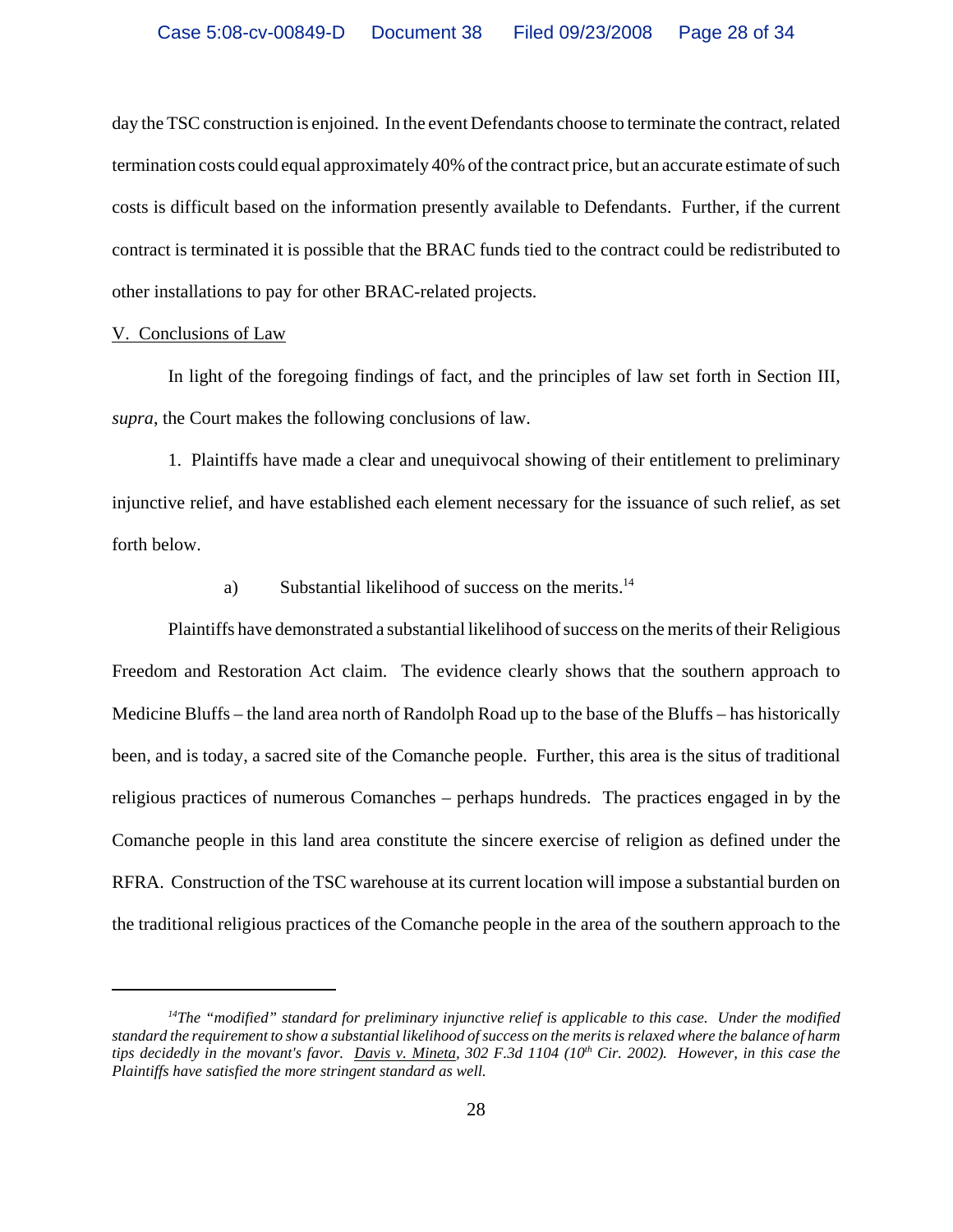Bluffs.

The traditional religious practices of the Comanche people are inextricably intertwined with the natural environment. Their sacred ceremonies are intensely private. As these practices relate to the Bluffs, an unobstructed view of all four Bluffs is central to the spiritual experience of the Comanche people. The southern approach to the Bluffs – now restricted to the open terrain north of Randolph Road between Currie Road on the east and the Ft. Sill Regional Confinement Facility on the west – is the last remaining open, unobstructed viewscape from the south. Moreover, the southernmost portion of this area, nearest to Randolph Road, is the only available vantage point which affords a view of all four Bluffs. It is this precise area where the TSC warehouse is to be built. While it is true that the TSC facility will not occupy the entire area along the north side of Randolph Road, it will occupy the area which represents the central sight-line to the Bluffs – the area where Mr. Arterberry stands to center himself on the prominent gap between Bluffs 2 and 3 which is referenced to by the Comanches as "Sweet Medicine." The obstruction by the TSC facility in this area, along with the assumed added disruption of increased vehicular traffic, will constitute a substantial burden on the traditional religious practices of Plaintiffs. Thus, the evidence amply demonstrates the substantial likelihood that Plaintiffs can satisfy the first three elements of a claim under the RFRA, and accordingly, make out a *prima facie* case under the Act.

Once a *prima facie* case is established, the RFRA burden of proof shifts to the government to demonstrate that the substantial burden imposed upon Plaintiffs is in furtherance of a compelling governmental interest, and that the government's action is the least restrictive means of furthering that compelling governmental interest.

Although the evidence is somewhat conflicting regarding the necessity of the new TSC warehouse to the implementation of the BRAC obligations at Ft. Sill, the Court accepts the testimony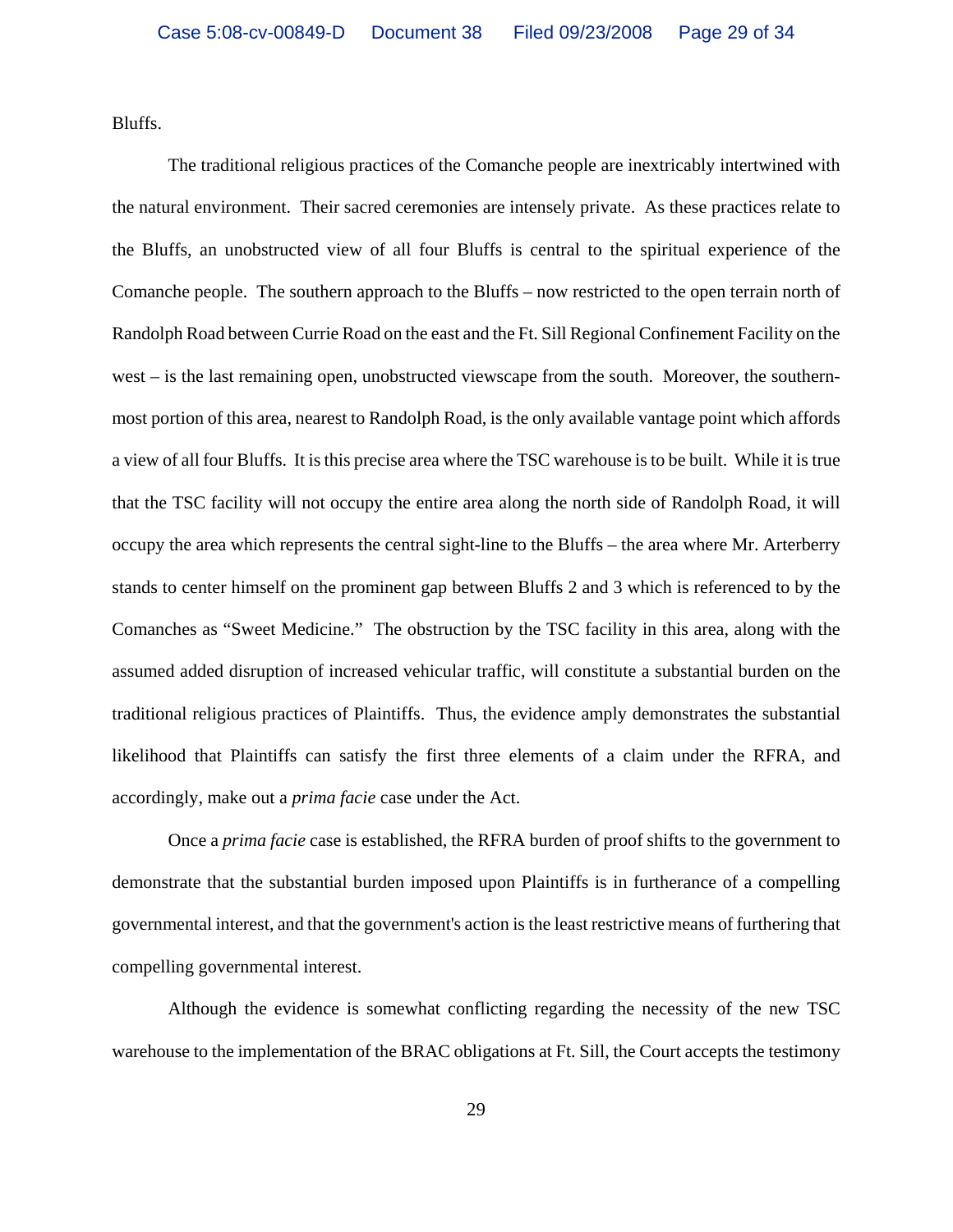of the military officials – and primarily that of COL Bridgford – that the new TSC facility is essential to the training mission at Ft. Sill. Thus, Defendants have substantially demonstrated that the construction of the TSC warehouse is in furtherance of a compelling governmental interest.

The record is utterly devoid, however, of facts tending to demonstrate that the construction of the TSC in its current location is the least restrictive means of furthering the compelling governmental interest. In fact, the evidence presented establishes that a much less restrictive alternative – constructing the TSC at the alternate location identified by Mr. LePine just west of the Regional Confinement Facility – was not seriously considered by Defendants. Moreover, it is clear Defendants failed to consider means of fulfilling their compelling interest which would have been less restrictive of the religious practices of Plaintiffs because Defendants did not consider Plaintiffs' religious practices at all when selecting the site of the TSC. Thus, since it is unlikely that Defendants can meet their burden under the RFRA, there is a substantial likelihood that Plaintiffs will prevail on the merits of their RFRA claim.

The conclusion regarding the likelihood of success on the RFRA claim satisfies the first element of the standard for preliminary injunctive relief, however, the Court also concludes that Plaintiffs have demonstrated a substantial likelihood of success on their claim that Defendants have not complied with the National Historic Preservation Act.

As set forth in more detail in section III (b), *supra*, Section 106 of the NHPA, as implemented by 36 C.F.R. § 800 *et seq.*, sets forth a process designed to foster communication and consultation between agency officials and other interested parties, such as Native American tribes, in connection with actions that could impact properties of historical and cultural significance. *See, e.g., Pueblo of Sandia v. United States*, 50 F.3d 856 (10<sup>th</sup> Cir. 1995). The NHPA requires an agency to make a reasonable and good faith effort to identify historic properties that may be impacted, and to identify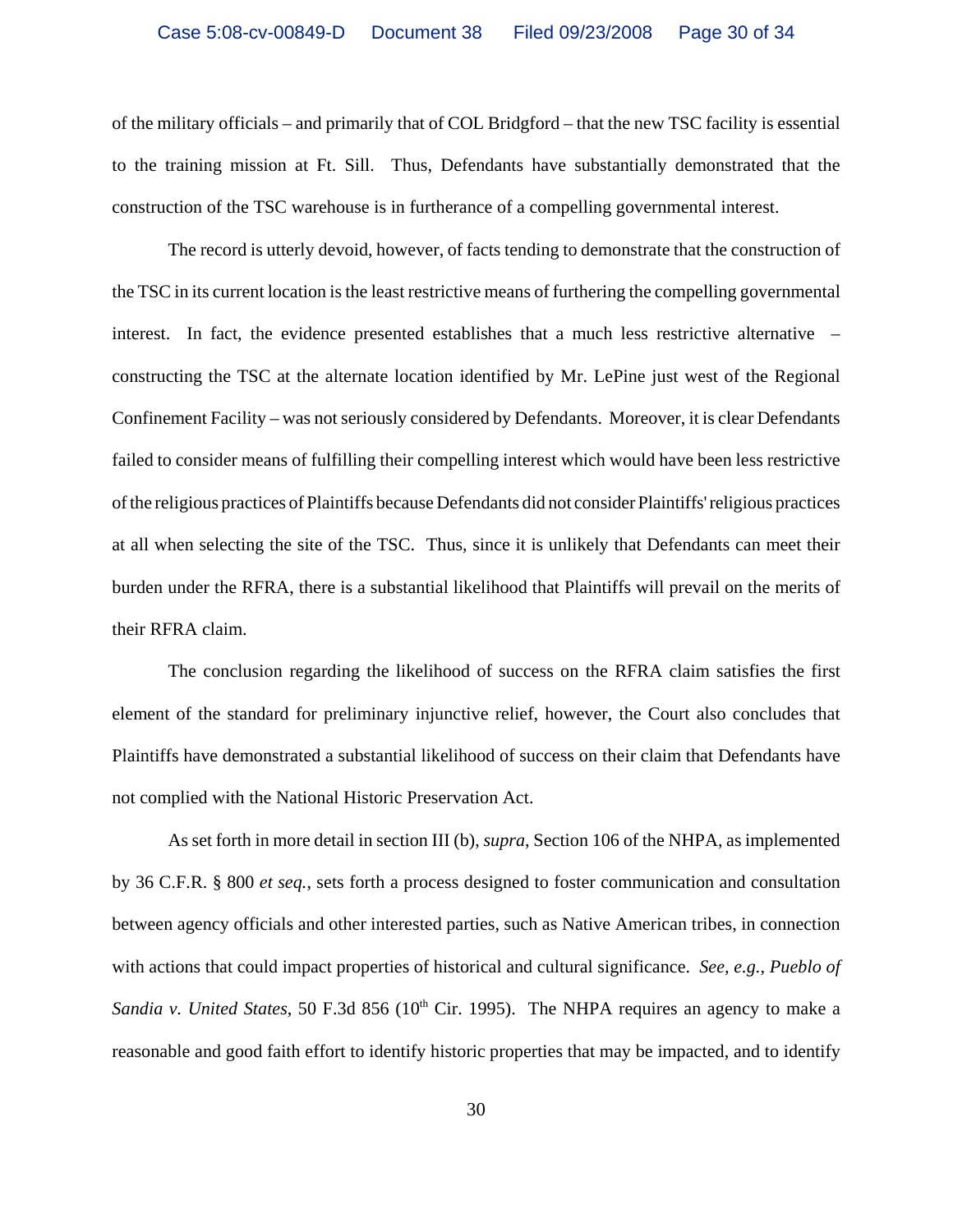issues in connection with such potential impact. 36 C.F.R. § 800.4. The reasonable and good faith efforts requirement extends to consultation with Native American tribes which may attach religious and cultural significance to potentially affected property. 36 C.F.R. § 800.2; § 800.3; *see also Pueblo of Sandia*, 50 F.3d at 859. It has been said that, in a general sense, the NHPA requires agencies to "stop, look, and listen" before commencing actions which could impact historic or culturally significant properties. *See Coliseum Square Ass'n, Inc. v. Jackson*, 465 F.3d 215, 225 (5<sup>th</sup> Cir. 2006); *Neighborhood Ass'n of the Back Bay, Inc. v. Federal Transit Administration,* 463 F.3d 50, 60 (1<sup>st</sup> Cir. 2006); *Business and Residents Alliance of East Harlem v. Jackson*, 430 F.3d 584, 591 (2d Cir. 2005).

The evidence submitted during the preliminary injunction hearing substantially demonstrates Defendants' actions were contrary to the letter and the spirit of the NHPA and its implementing regulations.

For instance, required to make good faith efforts to "[s]eek information" from "consulting parties, and other individuals and organizations likely to have knowledge of, or concerns with, historic properties in the area and identify issues relating to the undertaking's potential effects on historic properties" (36 C.F.R. § 800.4 (a)(3)), Defendants virtually ignored the concerns regarding the viewscape up to the Bluffs from the southern approach raised by Mr. Spivey long before the Section 106 notice letter was sent. Contrary to the direction of the Ft. Sill Garrison Commander, COL Bridgford, to "get with the tribes" about their viewscape issues, that same day the Section 106 letter was sent out without a reference to Medicine Bluffs and without mentioning the potential impact on viewscapes. Instead, the details of the TSC project were buried in technical attachments, and the consulting parties were left to ferret out for themselves the adverse impact on viewscapes then known by Defendants to exist.

Based on the information known to Defendants on August 10, 2007, the date the Section 106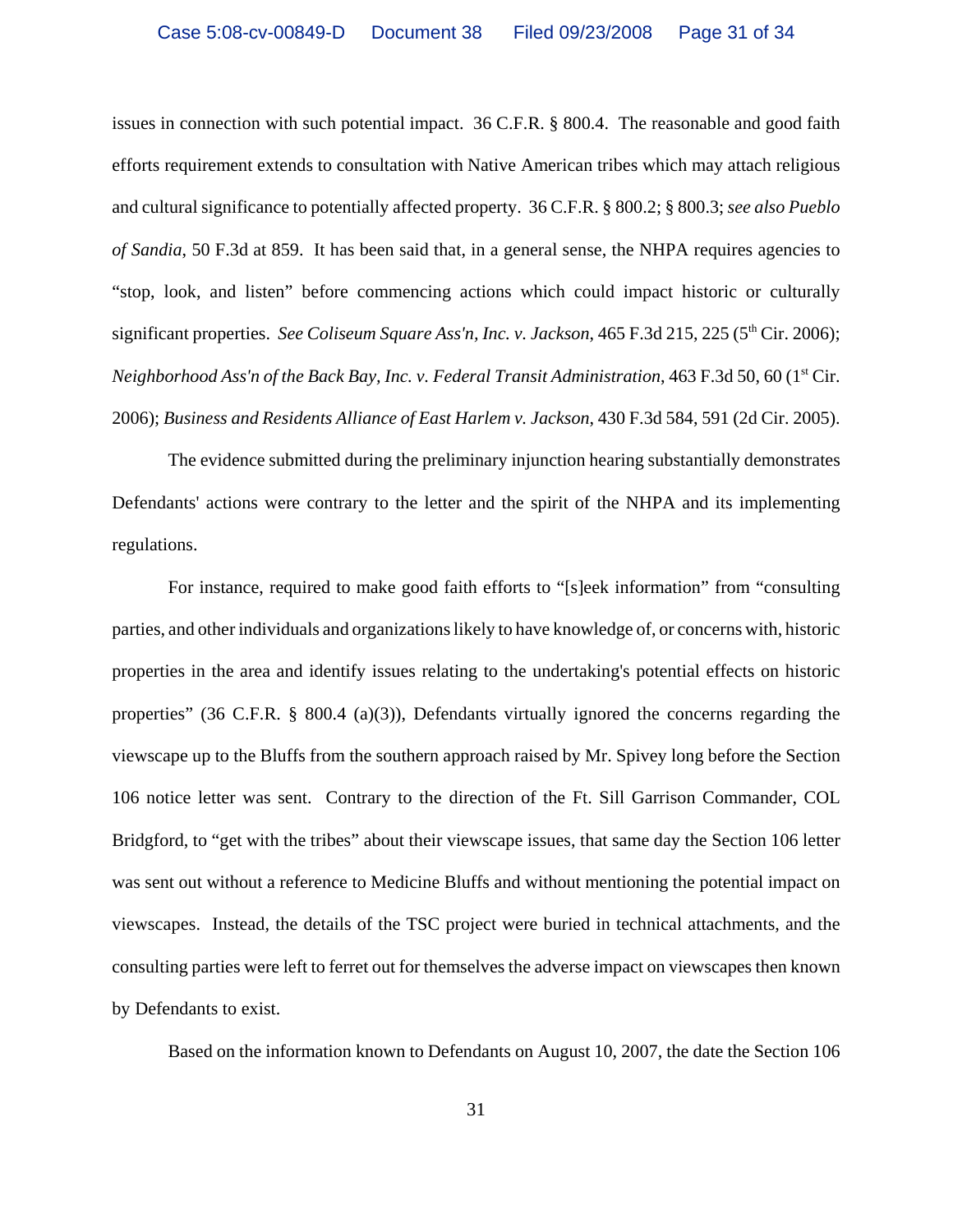notice letter was sent to the Comanche Nation, it is doubtful that the letter could properly contain a finding of no adverse effect, yet it did. *See* C.F.R. § 800.5. The Section 106 notice letter, however, clearly lacked the detailed disclosures and information required by  $36$  C.F.R. § 800.11(e).<sup>15</sup>

Moreover, the requirement of *good faith* consultation suggests that the consulted Native American tribes would have considered it important to know, and therefore should have been told, that the TSC warehouse was the tip of the iceberg regarding plans to build within the southern approach to the Bluffs, north of Randolph Road. In reality, the area in question is also slated for construction of a DRMO facility (which will occupy about 20 acres), construction of a fire station, and a widening of Randolph Road on its north side. Had this cumulative impact been disclosed to the area tribes, their initial reaction may well have been different. As it was, the Comanche Nation began complaining in earnest in the fall of 2007 and early 2008. These protests, asserted after the close of the 30 day comment period announced in the August 10, 2007 Section 106 letter, were brushed off by Defendants as untimely. Having concluded that they technically complied with the Section 106 process, Defendants decided to proceed with the TSC project despite the mounting objections from the Comanche Nation.

As noted above, it has been said that the NHPA requires an agency to "stop, look and listen" (*Coliseum Square Ass'n, Inc.,* 465 F.3d at 225); the evidence in the present case suggests that Defendants merely paused, glanced, and turned a deaf ear to warnings of adverse impact. Thus, Defendants' efforts fell short of the reasonable and good faith efforts required by the law. Where a plaintiff shows that an agency failed to comply with the NHPA requirements, injunctive relief may issue. *Sandia,* 50 F.3d at 860.

b) Irreparable harm to the movant if the injunction is denied.

*<sup>15</sup>See supra, § 3(b), p.10 for a listing of the required contents of the Section 106 notification.*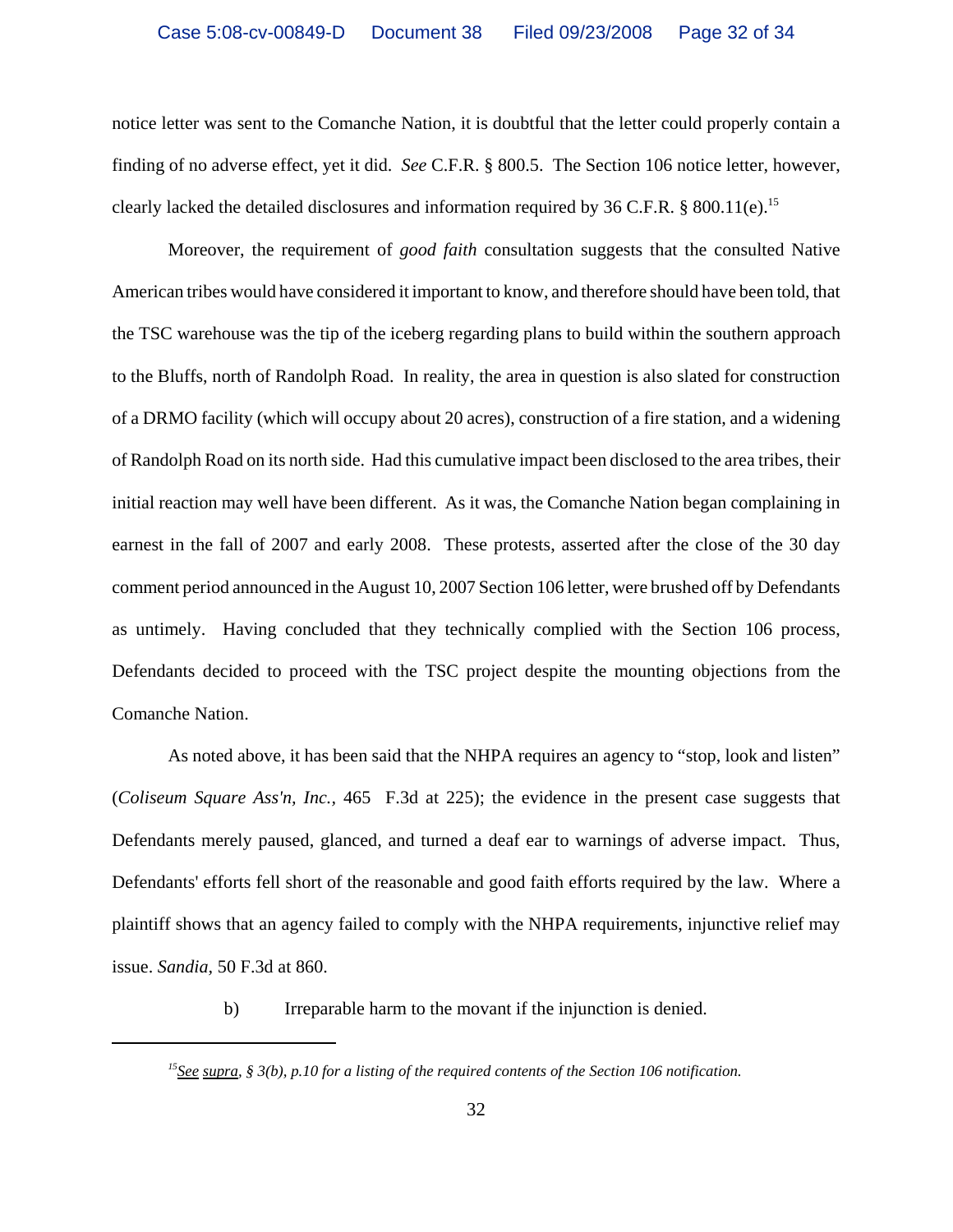Absent preliminary injunctive relief, the construction of the TSC warehouse will proceed. The construction of a permanent structure on a site considered sacred by the Comanche people, and the substantial burden the presence of the structure would impose on their traditional religious practices as detailed *supra*, would constitute irreparable harm.

> c) The threatened harm to the movant must outweigh any harm to the opposing party if the injunction is granted.

The Court is not insensitive to the economic harm Defendants estimate will occur in the event of further delay, or termination, of the TSC project. However, the monetary damages Defendants may incur if an injunction issues pale in comparison to the prospect of irreparable harm to sacred lands and centuries-old religious traditions which would occur absent injunctive relief.

d) Issuance of the injunction would not be adverse to the public interest.

The protection and preservation of historic landmarks and traditional cultural and religious practices tied to such lands, consistent with expressions of public policy such as the RFRA and the NHPA, is not contrary to the public interest.

2. In light of the factual findings set forth in § IV *supra*, and the conclusions of law outlined above, a preliminary injunction pursuant to Fed. R. Civ. P. 65 should issue enjoining Defendants, during the pendency of this action, from commencing or continuing construction, including earthwork, foundation preparation, or related activities, of the Training Support Center at its current planned location.

3. For the same reasons which compel the issuance of a preliminary injunction , Defendants' Motion to Dissolve Temporary Restraining Order [Doc. No. 15] should be denied.

4. In light of the findings and conclusions set forth herein, the security bond previously posted by Plaintiffs is considered adequate as security in connection with the issuance of preliminary